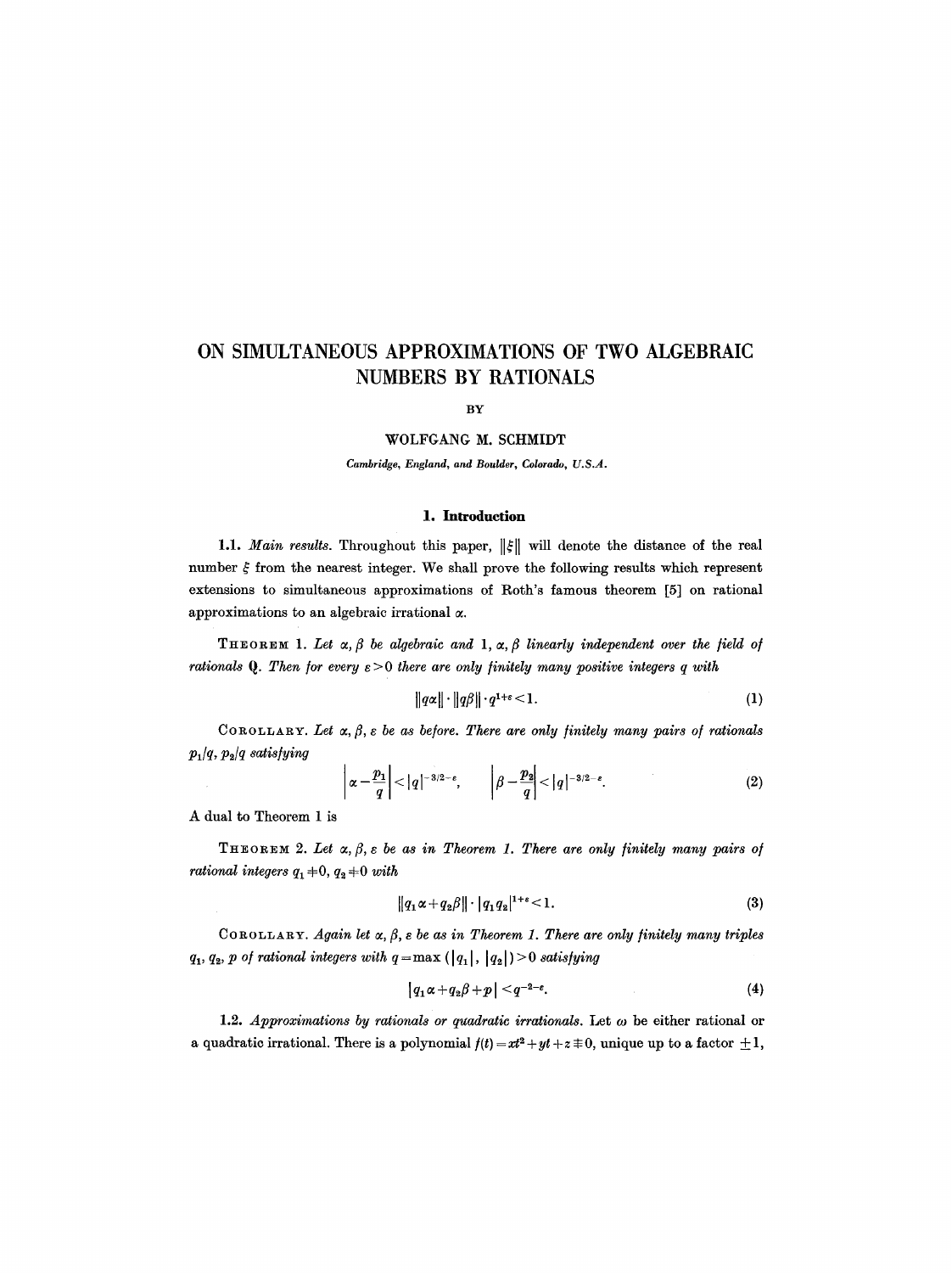whose coefficients  $x, y, z$  are coprime integers and which is irreducible over the rationals, such that  $f(\omega) = 0$ . Define the *height H(* $\omega$ *)* of  $\omega$  by

$$
H(\omega) = \max\left(\left|x\right|, \left|y\right|, \left|z\right|\right). \tag{5}
$$

**THEOREM 3. Let**  $\alpha$  **be algebraic, but not rational or a quadratic irrational, and let**  $\epsilon > 0$ **.** *There are at most finitely many numbers w which are rationals or quadratic irrationals and which satis/y* 

$$
|\alpha-\omega|
$$

This theorem should be compared with a recent result of Davenport and the author [3] which asserts the existence of infinitely many numbers  $\omega$  of the type described above satisfying

$$
|\alpha-\omega|
$$

in fact in this latter result  $\alpha$  can be any real number which is neither rational nor a quadratie irrational. (For results concerning approximations by algebraic numbers of degree  $\leq k$ , see Wirsing [7]. Wirsing (unpublished as yet) also proved a general result of the type of Theorem 3, but without best possible exponents.)

Theorem 3 follows easily from the corollary to Theorem 2; by Roth's Theorem, we may restrict ourselves to quadratic irrationals  $\omega$ . Let

$$
f(t) = xt^2 + yt + z = x(t - \omega)(t - \omega')
$$

be the irreducible polynomial described above, and  $\omega'$  the conjugate of  $\omega$ . Then  $|x| \leq H(\omega)$ and, as is easily seen,  $|\omega' x| \leq 2H(\omega)$ . If (6) holds, then

$$
|x\alpha^2+y\alpha+z|=|x\alpha-x\omega'|\left|\alpha-\omega\right|<(|\alpha|+2)H(\omega)H(\omega)^{-3-\varepsilon}
$$

if  $H(\omega)$  is large. Since  $H(\omega)^{-2-\varepsilon/2} \leq (m\alpha x \ (|x|, |y|))^{-2-\varepsilon/2}$ ,

our inequality has only a finite number of solutions by the corollary of Theorem 2.

1.3. *Further results.* 

**THEOREM 4.** Let  $\alpha, \beta, \gamma$  be algebraic,  $1, \beta, \gamma$  linearly independent and 1,  $\alpha, \alpha\gamma - \beta$ *linearly independent over* Q. Let  $\rho + \tau > 1$ . There are only finitely many triples of rational  $integers\ q_1,\ q_2,\ q_3\ with\ q_1\!>\!0\ satisfying$ 

$$
|\alpha q_1 + q_2| \leq q_1^{-\varrho}, \quad |\beta q_1 + \gamma q_2 + q_3| \leq q_1^{-\tau}.
$$
 (8)

This theorem appears to be more general than Theorems 1 or 2, since it involves three numbers  $\alpha, \beta, \gamma$ ; but actually it contains neither of them. Later in section 4.3 we shall prove a general but somewhat complicated theorem which contains Theorems 1, 2 and 4.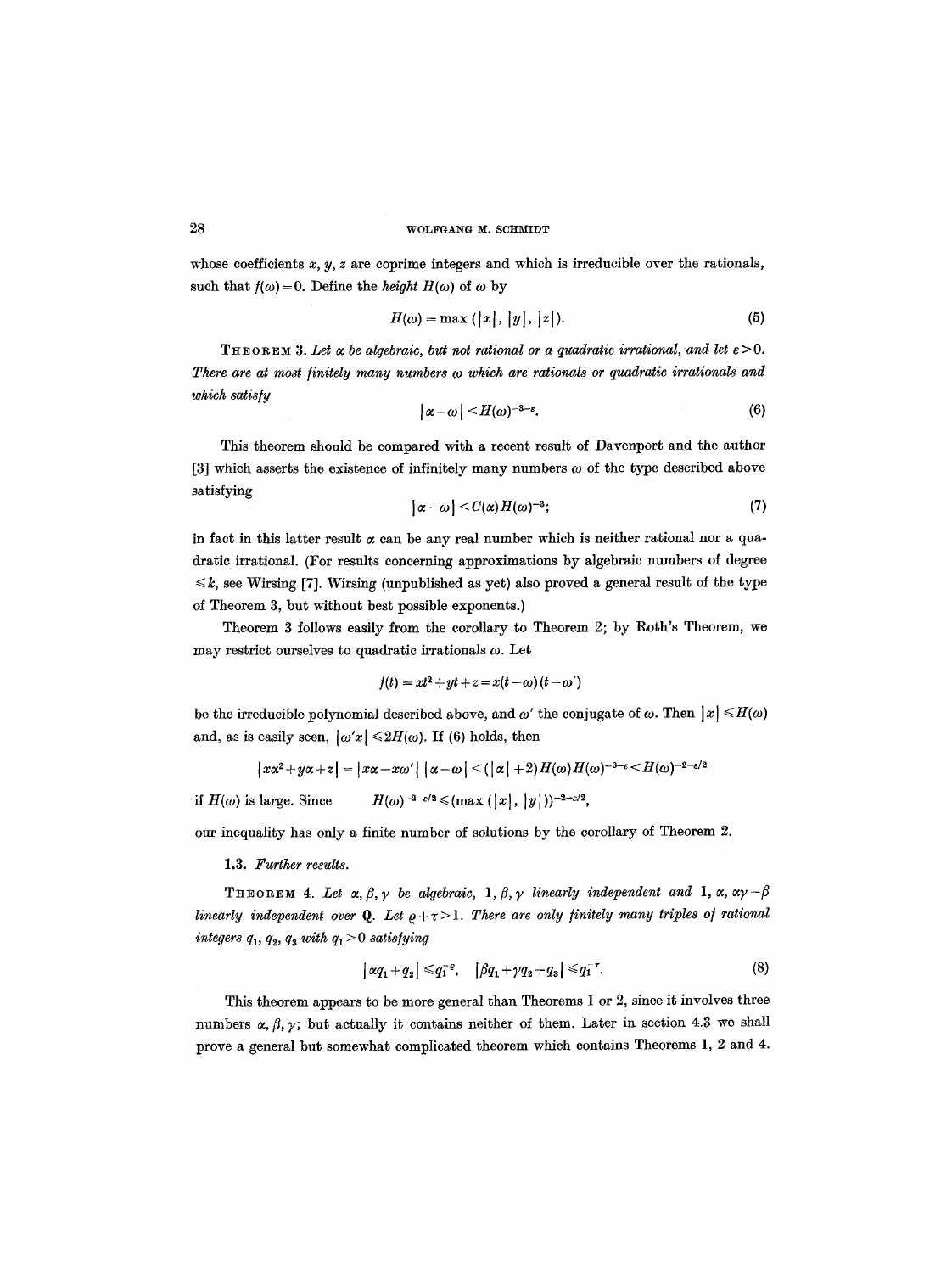Notice that our conditions of linear independence are necessary: For  $1, \beta, \gamma$  this is rather obvious. For 1,  $\alpha$ ,  $\alpha\gamma - \beta$ , assume  $\rho \ge \tau$ . For sufficiently small C, the inequalities

$$
\left|\alpha q_1 + q_2\right| \leqslant C q_1^{-e}, \quad \left|(\beta - \alpha \gamma) q_1 + q_3\right| \leqslant C q_1^{-\tau} \tag{9}
$$

imply (8), and (9) may have infinitely many solutions unless 1,  $\alpha$ ,  $\alpha y - \beta$  are linearly independent.

**THEOREM 5.** Let  $\alpha, \beta, \gamma$  be algebraic and **1**,  $\alpha, \beta, \gamma$  linearly independent over **Q**, and *let*  $\varepsilon > 0$ .

*There are only finitely many triples of non-zero integers*  $q_1, q_2, q_3$  *having* 

$$
\|\alpha q_1 + \beta q_2 + \gamma q_3\| \cdot |q_1 q_2 q_3|^{5/3 + \epsilon} < 1. \tag{10}
$$

This theorem probably is not best possible; probably the exponent  $5/3 + \varepsilon$  in (10) may be replaced by  $1 + \varepsilon$ . I am unable to prove the analogue of Theorem 1 or 2 for three numbers  $\alpha$ ,  $\beta$ ,  $\gamma$ . I cannot prove any result in this direction for more than three numbers.

1.4. *Auxiliary results.* To prove the main results we shall derive some auxiliary theorems. Let  $n \geq 1$ ,

$$
\boxed{l=n+1},\tag{11}
$$

and let  
\n
$$
L_1 = \alpha_{11} X_1 + ... + \alpha_{1l} X_l,
$$
\n
$$
...
$$
\n
$$
L_l = \alpha_{l1} X_1 + ... + \alpha_{ll} X_l
$$

be linear forms. Denote the cofactor of  $\alpha_{ij}$  in the matrix  $(\alpha_{hk})(1 \leq h, k \leq l)$  by  $A_{ij}$ .

*Definition.* Let  $L_1, ..., L_l$  be linear forms as above, and let S be a subset of  $\{1, ..., l\}$ . We say  $L_1$ , ...,  $L_i$ ; S are *proper* if

(i) the  $\alpha_{hk}$  are algebraic and det  $(\alpha_{hk}) \neq 0$ 

(ii) for every  $i \in S$ , the *non-zero* elements among  $A_{i1}$ , ...,  $A_{i1}$  are linearly independent over Q.

(iii) for every k,  $1 \le k \le l$ , there is an  $i \in S$  with  $A_{ik}+0$ .

Of particular interest will be the following examples.

(1)  $l=2, L_1=X_1-\alpha X_2, L_2=X_2, S=\{2\}, L_1, L_2; S$  are proper if  $\alpha$  is an algebraic irrational.

(2)  $l=3, L_1=X_1-\alpha X_3, L_2=X_2-\beta X_3, L_3=X_3, S=\{3\}.$  Now  $L_1, L_2, L_3$ ; S are proper if  $\alpha$ ,  $\beta$  are algebraic and 1,  $\alpha$ ,  $\beta$  linearly independent over Q.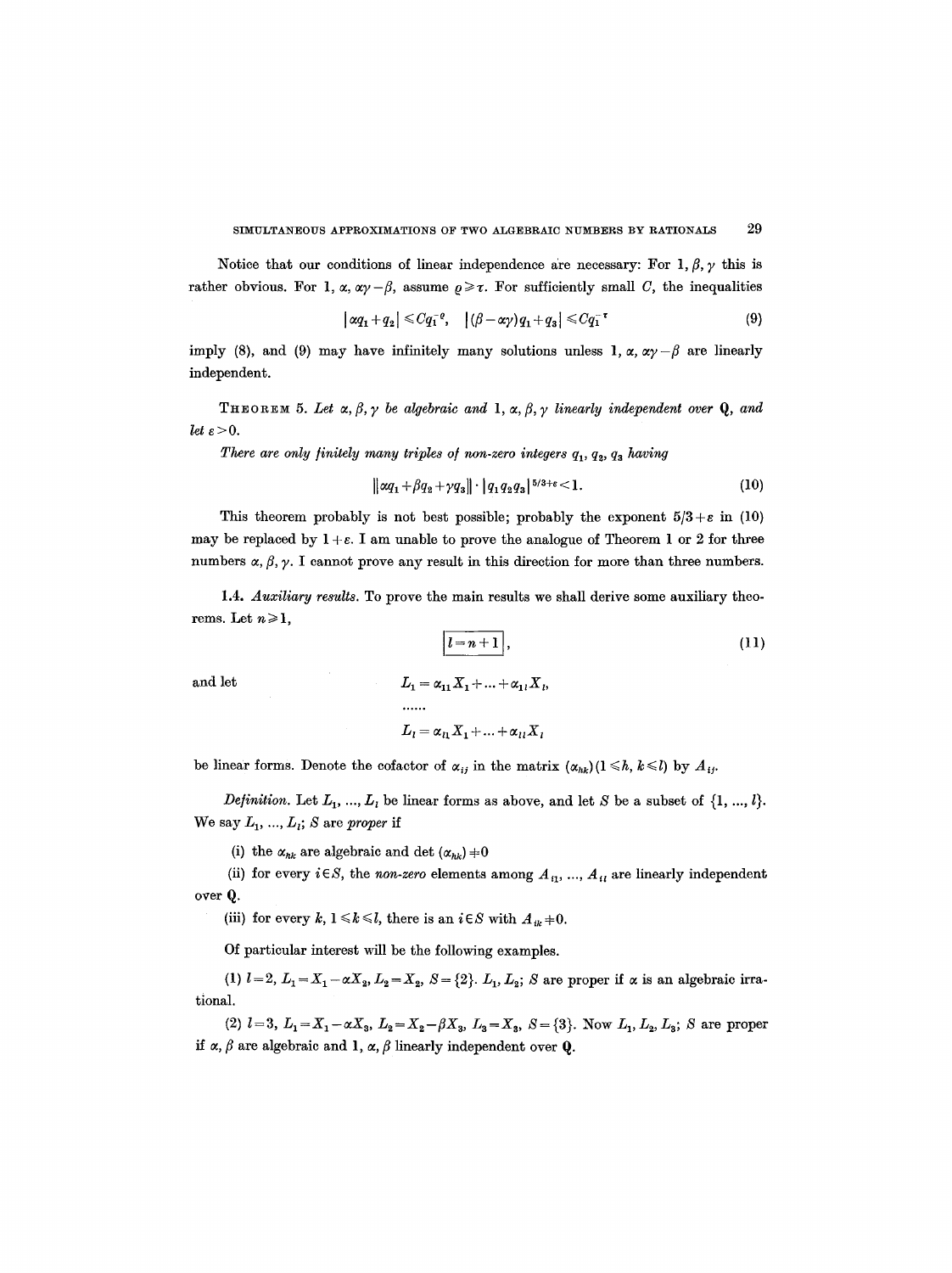(3)  $l=3, L_1=X_1, L_2=X_2, L_3=\alpha X_1+\beta X_2+X_3, S=\{1, 2\}.$   $L_1, L_2, L_3$ ; S are proper if  $\alpha$ ,  $\beta$  are both algebraic irrationals.

 $T$  **F E** OR **EM** 6. Suppose  $L_1$ , ...,  $L_i$ ; S are proper, and  $A_1$ , ...,  $A_i$  are positive reals satisfying

$$
A_1 A_2 ... A_l = 1,
$$
 (12)

$$
A_i \geq 1 \quad \text{if} \quad i \in S. \tag{13}
$$

*The set defined by* 

$$
|L_j(\mathfrak{x})| \leq A_j \quad (1 \leq j \leq l) \tag{14}
$$

is a parallelopiped; denote its successive minima (in the sense of the Geometry of Numbers) *by*  $\lambda_1, \ldots, \lambda_n, \lambda_l$ .

*For every*  $\delta$  > 0 *there is then a*  $Q_0(\delta; L_1, ..., L_i; S)$  *such that* 

$$
\lambda_n > Q^{-\delta} \tag{15}
$$

$$
Q \ge \max (A_1, ..., A_i, Q_0(\delta)). \tag{16}
$$

Applying this theorem to our example 1) we obtain a lower bound for  $\lambda_1$ . Hence it is easy to see that this particular case of Theorem 6 is equivalent to Roth's Theorem. Applying Theorem 6 to example 2) or 3) one only obtains a lower bound for  $\lambda_2$  rather than for  $\lambda_1$ , and hence one does not immediately obtain Theorem 1 or 2. The following transference principle allows one in this case to proceed from the inequality for  $\lambda_2$  to an inequality for  $\lambda_1$ .

THEOREM 7. Let  $L_1, L_2, L_3$  be three linear forms of determinant 1 in variables  $X_1, X_2, X_3$ , and let  $M_1$ ,  $M_2$ ,  $M_3$  be the adjoint forms, i.e. the forms with

$$
L_1 M_1 + L_2 M_2 + L_3 M_3 \equiv X_1^2 + X_2^2 + X_3^2.
$$

Let S, T be nonempty subsets of  $\{1, 2, 3\}$  with empty intersection.

*Suppose now the second minimum*  $\lambda_2$  *of the parallelopiped* (14) *satisfies* 

$$
\lambda_2 > Q^{-\delta} \tag{17}
$$

*provided* (12), (13) *and* (16) *are satisfied. Also suppose the second minimum*  $\mu_2$  *of* 

$$
|M_i(\mathbf{r})| \leq B_i \quad (i = 1, 2, 3) \tag{18}
$$

satisfies 
$$
\mu_2 > Q^{-\delta} \tag{19}
$$

*provided*  $B_1B_2B_3=1$ ,  $B_i\geq 1$  *if*  $i \in T$  *and*  $Q \geq max (B_1, B_2, B_3, Q_1(\delta)).$ 

 $\it if$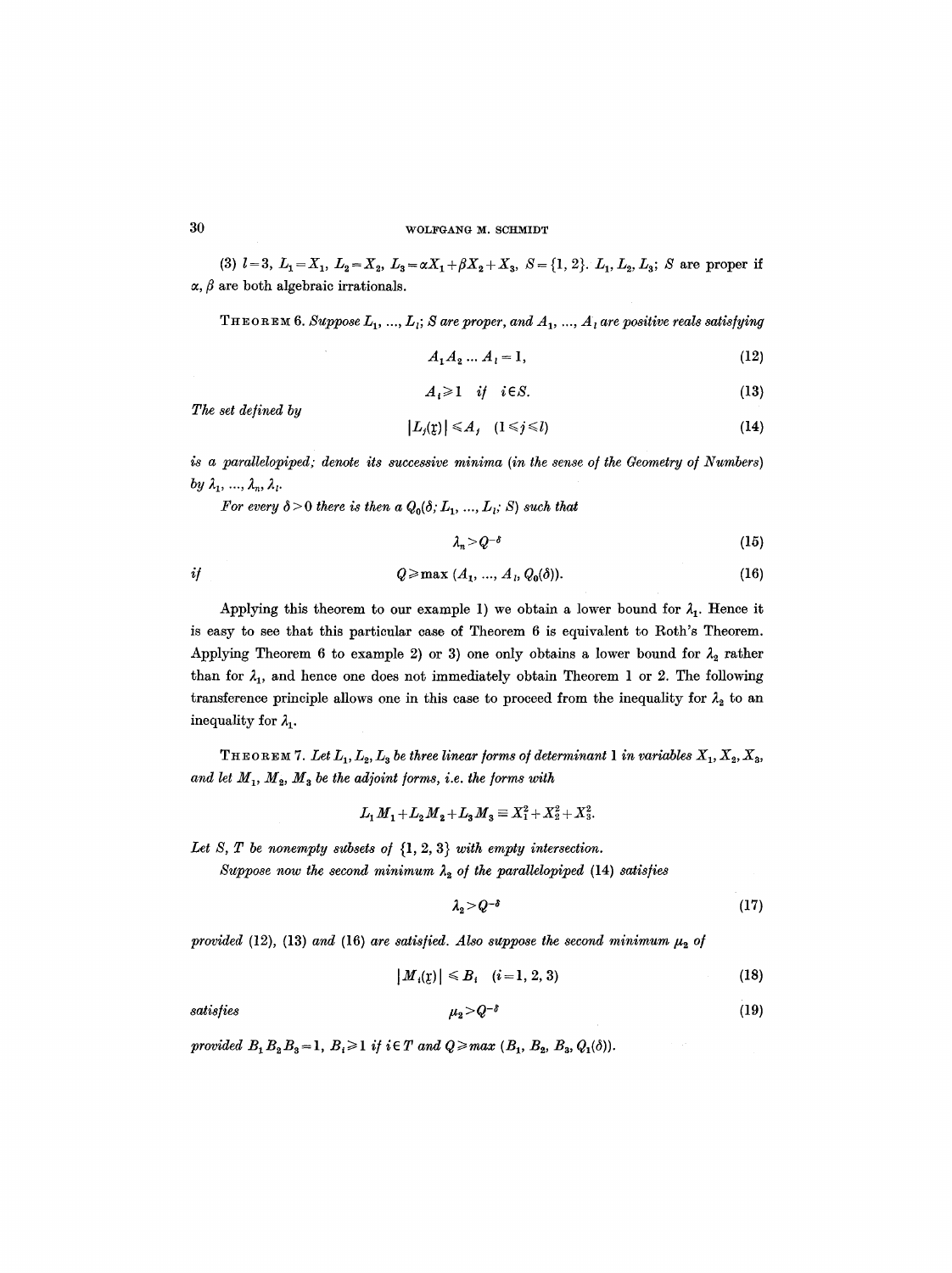Then the first minimum  $\lambda_1$  of (14) satisfies

$$
\lambda_1 > Q^{-\delta} \tag{20}
$$

$$
if \qquad \qquad A_1A_2A_3=1,
$$

$$
if \t A_i \geq 1 \t for \t i \in S, A_j \leq 1 \t for \t j \in T \t (21)
$$

$$
q \geq \max (A_1, A_2, A_3, Q_2(\delta)). \tag{22}
$$

We shall show in chapter 4 that Theorems 1, 2 and 4 are easy consequences of Theorems 6 and 7. Theorem 5 will be derived from Theorem 6 by a similar transference principle.

Our proof of Theorem 6 will follow the method of my previous paper [6] on this subject, where a weaker form of the theorem was proved. This method consists of a further development of the ideas involved in the proof of Roth's Theorem [5]. In the first draft of my manuscript I had derived the transference principles of chapter 4 by the methods of [6]. I am indebted to Professor H. Davenport for suggesting the much more lucid method of the present version.

## **2. The index of a polynomial**

2.1. The index.  $\Re$  will denote the ring of polynomials in *ml* variables

$$
X_{11}, ..., X_{1l}; ..., X_{m1}, ..., X_{m1}
$$

with real coefficients. Let  $L_1, ..., L_m$  be linear forms, none of them identically zero, of the special type

$$
L_h = L_h(X_{h1}, ..., X_{h1}) \quad (1 \le h \le m).
$$

Also let positive integers  $r_1, ..., r_m$  be given. For  $c \ge 0$  we denote by

$$
I(c)
$$

the ideal in  $~$  generated by the polynomials

$$
L_1^{i_1} L_2^{i_2} \dots L_m^{i_m} \tag{1}
$$

with 
$$
\sum_{h=1}^{m} i_h r_h^{-1} \geqslant c.
$$
 (2)

 $I(c) \supset I(c')$  if  $c \leq c'$ . One has  $I(0) = \Re$  and  $\bigcap_{c \geq 0} I(c) = (0)$ .

*Definition.* The *index* of a polynomial  $P \in \mathbb{R}$  with respect to  $(L_1, ..., L_m; r_1, ..., r_m)$  is defined as the largest c with  $P \in I(c)$  if  $P \not\equiv 0$ , and it is  $+\infty$  if  $P \equiv 0$ .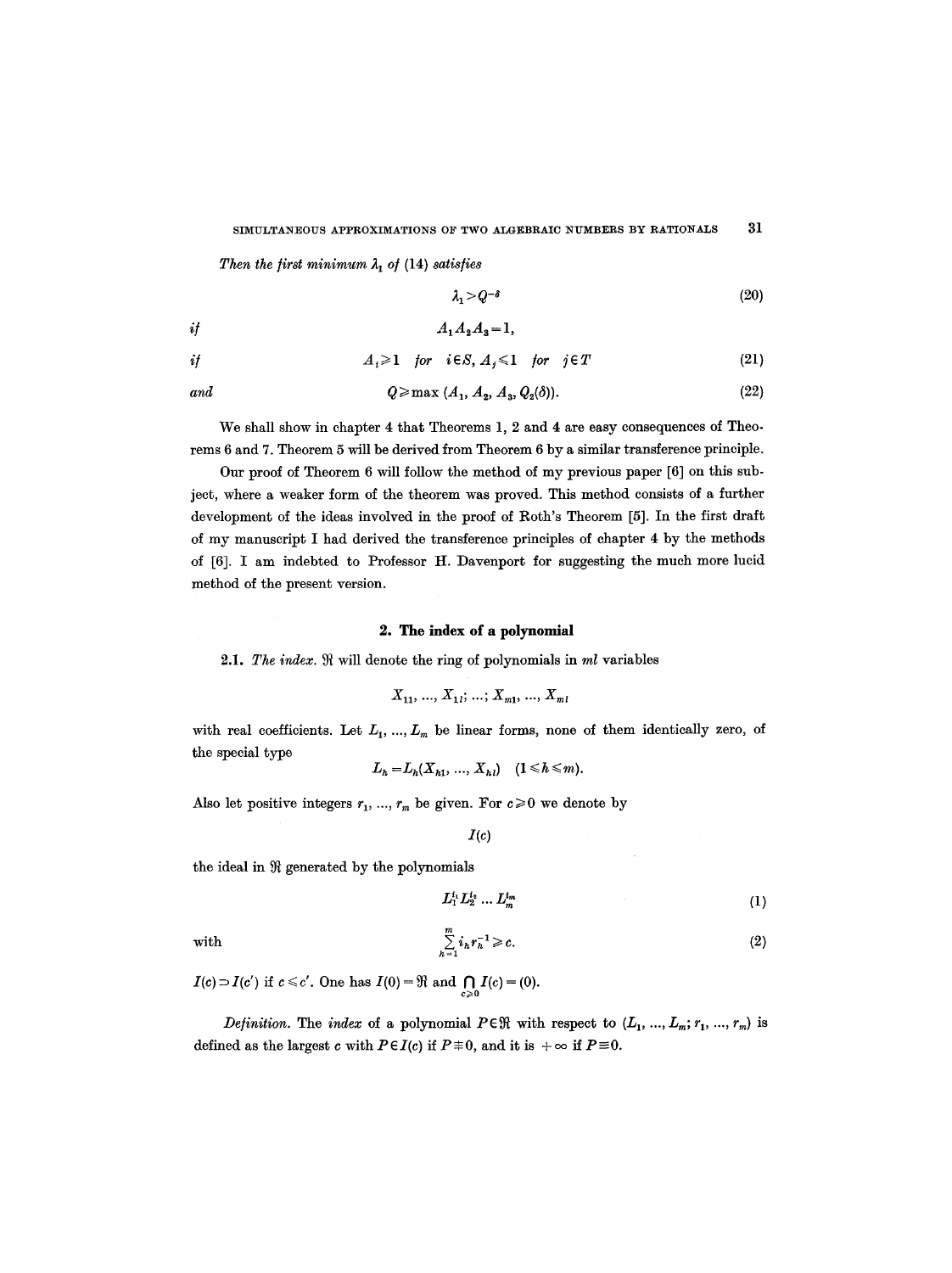*Remark.* Since the set of numbers  $\sum_{k=1}^{m} i_k r_k^{-1}$  is discrete, there is for a polynomial  $P \not\equiv 0$  always such a maximal c. For given  $L_1, ..., L_m$  and  $r_1, ..., r_m$  we denote the index of  $P$  by ind  $P$ .

By Hilfssatz 6 of [6],

$$
ind (P+Q) \geqslant min (ind P, ind Q), \tag{3}
$$

$$
ind (PQ) = ind P + ind Q.
$$
 (4)

In what follows, r will always denote an *m*-tuple of *positive* integers  $(r_1, ..., r_m)$  and  $\mathcal{S}$  will denote an *lm*-tuple of *nonnegative* integers  $(i_1, ..., i_1, ..., i_m, ..., i_m)$ . We put

$$
\left(\frac{\gamma}{\zeta}\right)\left(r\right) = \sum_{h=1}^{m} \left(i_{h1} + \ldots + i_{hl}\right) r_{h1}^{-1}.\tag{5}
$$

Given a polynomial  $P \in \mathfrak{R}$ , set

$$
P^{\mathfrak{F}} = (i_{11}! \ldots i_{ml}!)^{-1} \frac{\partial^{i_{11}+\ldots+i_{ml}}}{\partial X_{11}^{i_{11}} \ldots X_{ml}^{i_{ml}}} P.
$$
 (6)

The inequality

$$
\text{ind } P^{\mathfrak{F}} \geqslant \text{ind } P - (\mathfrak{F}/\mathfrak{r}) \tag{7}
$$

follows easily from our definitions.

**LEMMA** 1. Suppose the polynomial P has index  $c \neq \infty$  with respect to  $(L_1, ..., L_m; r_1, ..., r_m)$ . Let  $T$  be the  $(ml-m)$ -dimensional subspace of ml-dimensional space  $R<sup>ml</sup>$  defined by

$$
L_1(X_{11},\ldots,X_{1l})=\ldots=L_m(X_{m1},\ldots,X_{ml})=0.
$$

*There is an*  $\mathcal{F}$  with  $(\mathcal{F}/r) = c$  such that  $P^3$  does not vanish identically on T.

*Proof.* This is a weakened version of one of the assertions of Hilfssatz 7 in [6].

Given a polynomial  $P \in \mathfrak{R}$ , write  $|P|$  for the maximum of the absolute values of its coefficients. If  $P$  has integral coefficients, then so does  $P^3$ .

LEMMA 2. Let  $P \in \mathbb{R}$  be homogeneous in  $X_{h1}, ..., X_{h1}$  of degree  $r_h$   $(1 \le h \le m)$ . (That is, *P* is a sum of monomials  $cX_{11}^{j_{11}}...X_{ml}^{j_{ml}}$  having  $j_{h1}+...+j_{h1}=r_h(1 \le h \le m)$ .) Then for any  $\mathfrak{F}$ ,

$$
\left|P^{\mathfrak{F}}\right| \leqslant 2^{r_1+\ldots+r_m} \left|P\right|.
$$
 (8)

*Proo].* It will suffice to prove this estimate for monomials. Now

$$
(X_{11}^{j_{11}}\ldots X_{ml}^{j_{ml}})^3 = \begin{pmatrix} j_{11} \\ i_{11} \end{pmatrix} \ldots \begin{pmatrix} j_{ml} \\ i_{ml} \end{pmatrix} X_{11}^{j_{11}-i_{11}} \ldots X_{ml}^{j_{ml}-i_{ml}}.
$$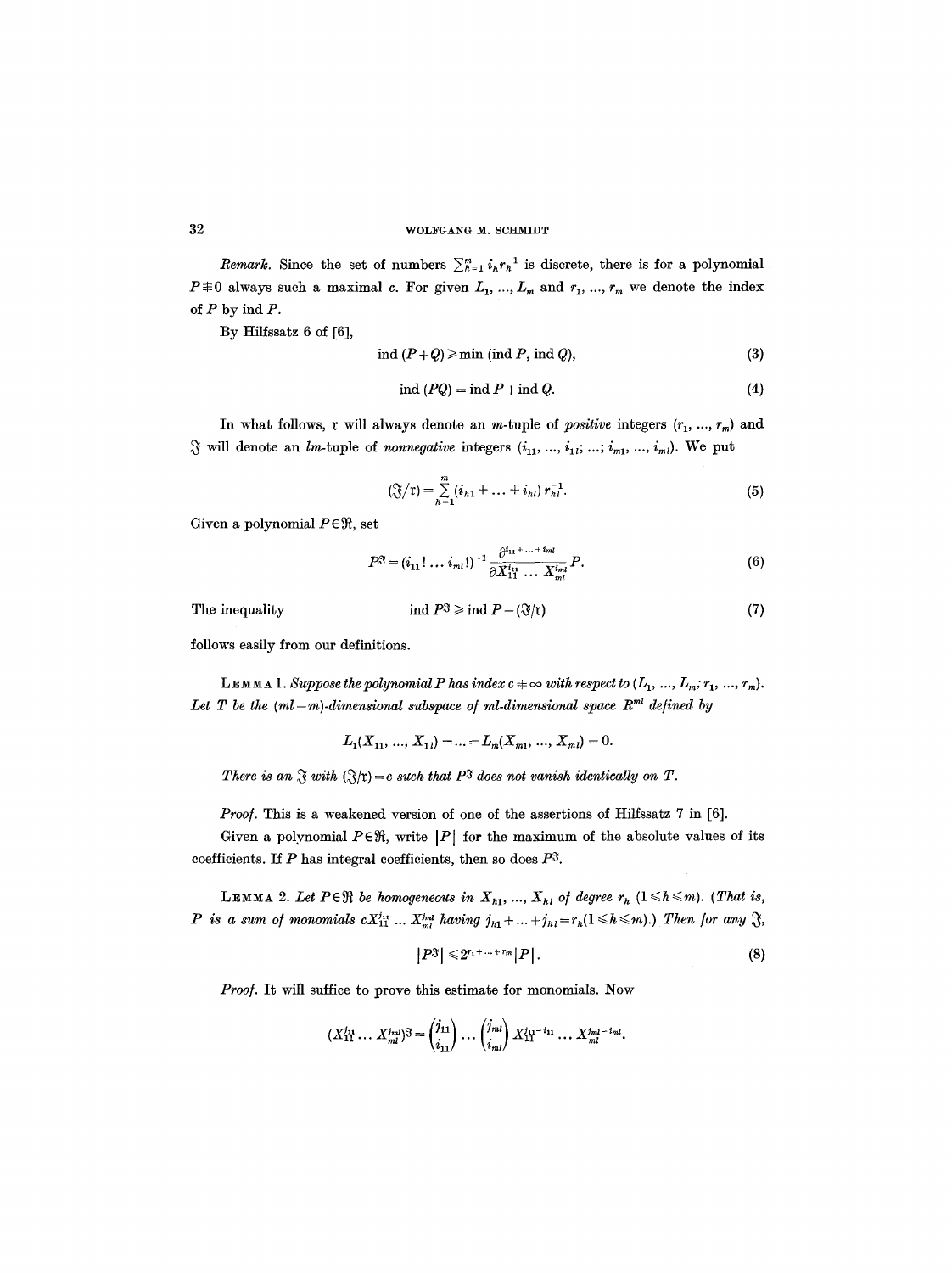Since

$$
\binom{j_{11}}{i_{11}}\ldots\binom{j_{ml}}{i_{ml}}\leqslant 2^{j_{11}+\ldots+j_{ml}},
$$

the desired inequality follows.

2.2. *Existence o/certain polynomials.* 

THEORE~ 8. *Let l, t be positive integers and* 

$$
L_j = \alpha_{j1} X_1 + \dots + \alpha_{jl} X_l \quad (1 \leq j \leq t)
$$

*linear forms, none identically zero, whose coefficients are algebraic integers. Construct new linear/orms* 

$$
L_{hj} = \alpha_{j1} X_{h1} + \ldots + \alpha_{j1} X_{h1} \quad (1 \leq j \leq t)
$$

*in variables*  $X_{h1}$ , ...,  $X_{h1}$  ( $1 \le h \le m$ ). *Set*  $\Delta_j$  *for the degree of*  $K_j = \mathbf{Q}(\alpha_{j1}, \ldots, \alpha_{jl})$  *and*  $\Delta =$ max  $(\Delta_1, ..., \Delta_t)$ .

*Let e > 0 and assume m to be so large that* 

$$
m \geqslant 4\epsilon^{-2} \log \left(2t\Delta\right). \tag{9}
$$

Let  $r_1, ..., r_m$  be positive integers.

*There is a polynomial PER with rational integral coefficients, not vanishing identically and satis/ying* 

(i) *P is homogeneous in*  $X_{h1}$ , ...,  $X_{h1}$  *of degree*  $r_h$  ( $1 \leq h \leq m$ ),

(ii) *P* has index  $\geq (l^{-1} - \varepsilon) m$  with respect to

$$
(L_{1j},...,L_{mj};r_1,...,r_m) \quad (1 \leq j \leq t),
$$

(iii)  $|P| \leq D^{r_1+\ldots+r_m}$ ,

where D is a constant depending only on the coefficients  $\alpha_{jk}$ .

*Proof.* This is Satz 7 (Indexsatz) of [6].

The following theorem is almost but not quite identical with Satz 8 of [6].

THEOREM 9. *Let* 

$$
L_j = \alpha_{j1} X_1 + \ldots + \alpha_{jl} X_l \quad (1 \leq j \leq l)
$$

be linear forms with nonvanishing determinant whose coefficients are algebraic integers. *Define*  $\Delta$  and the linear forms  $L_{hj}$  as in Theorem 8. Let  $\varepsilon > 0$  and assume

$$
m \geqslant 4\varepsilon^{-2} \log \left(2l\Delta\right). \tag{10}
$$

Let  $r_1, \ldots, r_m$  be positive integers.

3--672908 *Acts mathematica.* 119. Imprim6 lo 16 novembro 1967.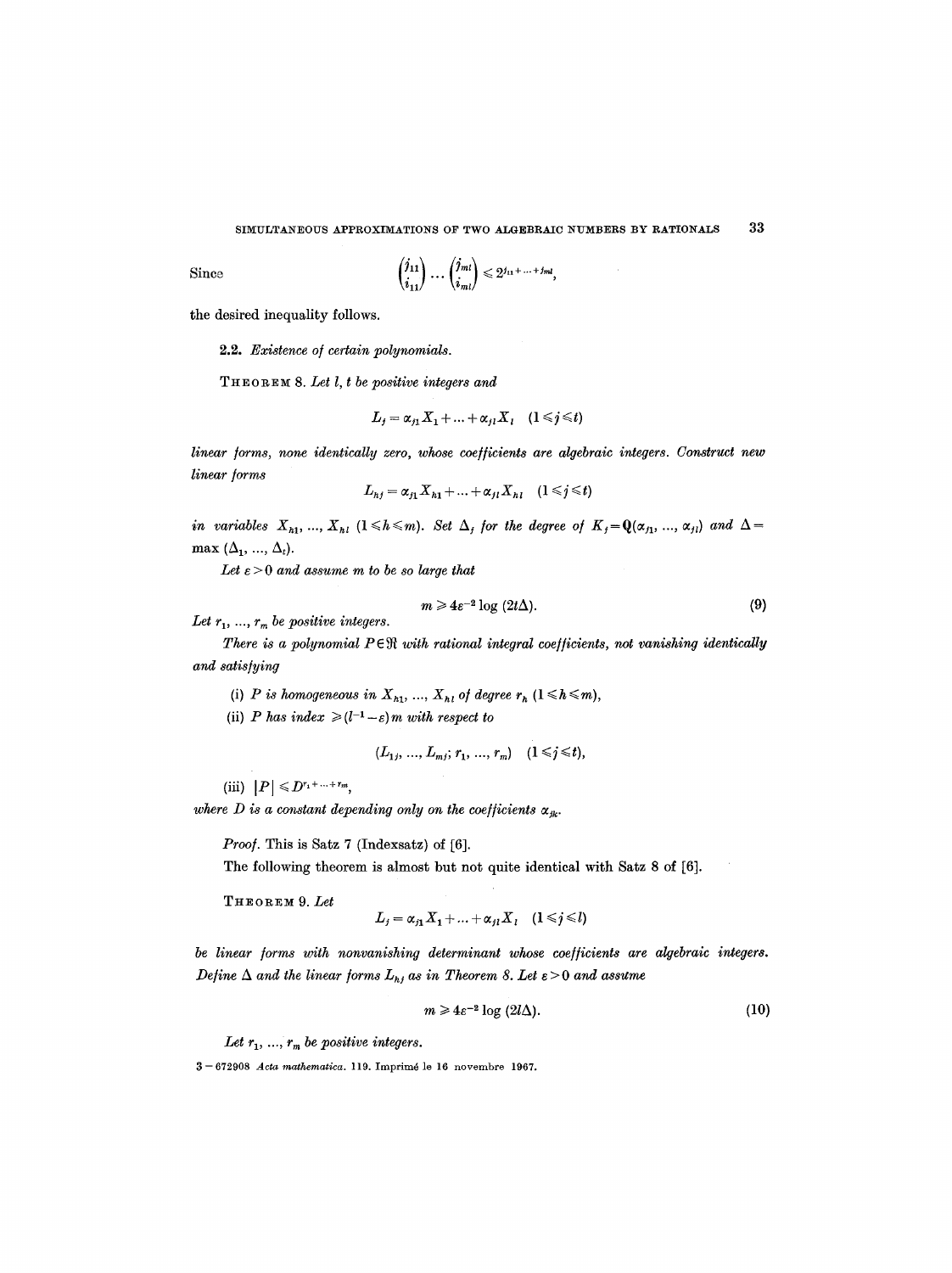There is a polynomial  $P \equiv 0$  in  $\Re$  with rational integral coefficients such that

(i) *P* is homogeneous in  $X_{h1}$ , ...,  $X_{h1}$  of degree  $r_h$  ( $1 \leq h \leq m$ ),

$$
(ii) |P| \leqslant D^{r_1+\ldots+r_m},
$$

(iii) *writing (uniquely!)* 

$$
P^{\mathfrak{F}} = \sum d^{\mathfrak{F}}(j_{11}, \ldots, j_{ml}) L_{11}^{j_{11}} \ldots L_{1l}^{j_{1l}} \ldots L_{m1}^{j_{m1}} \ldots L_{ml}^{j_{ml}},
$$
\n
$$
|d^{\mathfrak{F}}(j_{11}, \ldots, j_{m1})| \leqslant E^{r_1 + \ldots + r_m}
$$
\n(11)

*one has* 

$$
|\mathbf{w} \cdot (y_{11}, \ldots, y_{m1})| \leq 1
$$

for arbitrary 
$$
\mathfrak{F}
$$
 and  $j_{11}, \ldots, j_{m1}$ .

$$
(iv) \tIf \t\t\t (3/t) \leq 2\varepsilon m, \t\t(12)
$$

*then*  $d^3(j_{11}, ..., j_{ml}) = 0$  *unless* 

$$
\left|\sum_{h=1}^m j_{hk}r_h^{-1}-ml^{-1}\right|\leqslant 3lm\varepsilon \quad (1\leqslant k\leqslant l). \tag{13}
$$

*Here D, E depend only on the coefficients*  $\alpha_{hk}$ .

Proof. As we shall see, the polynomial P constructed in Theorem 8 satisfies everything. This is clear as far as (i) and (ii) are concerned. As for (iii),

let 
$$
X_i = \sum_{k=1}^l \beta_{ik} L_k \quad (1 \leq i \leq l),
$$

whence 
$$
X_{h_i} = \sum_{k=1}^{l} \beta_{ik} L_{hk}
$$
  $(1 \le i \le l; 1 \le h \le m).$  (14)

Let 
$$
G = \max (1, |\beta_{11}|, ..., |\beta_{ll}|).
$$

One obtains  $P^3$  in the form (11) by substituting the right-hand side of (14) for each  $X_{hi}$  in

$$
P^{\mathfrak{F}} = \sum c^{\mathfrak{F}}(j_{11}, \ldots, j_{ml}) \, X_{11}^{j_{11}} \ldots X_{ml}^{j_{ml}}.
$$
 (15)

A typical product in (15), namely  $X_{11}^{j_1} \ldots X_{ml}^{j_{ml}}$ , then becomes

$$
\left(\sum_{k=1}^l \beta_{1k} L_{1k}\right)^{j_{11}} \cdots \left(\sum_{k=1}^l \beta_{lk} L_{mk}\right)^{j_{ml}}
$$

and as a polynomial in  $L_{\scriptstyle 11},\, ...,\, L_{\scriptscriptstyle ml}$  has coefficients of absolute value

$$
\leq (lG)^{j_{11}+\ldots+j_{ml}} \leq (lG)^{r_1+\ldots+r_m}.
$$

By (ii) and by Lemma 2,

$$
|c^{\mathfrak{F}}(j_{11},...,j_{ml})| \leq (2D)^{r_1+...+r_m}.
$$

Therefore  $P^{\mathfrak{F}}$  as a polynomial in  $L_1, ..., L_m$  has coefficients of absolute value  $\leq (2lDG)^{r_1 + ... + r_m}$ . This proves (iii).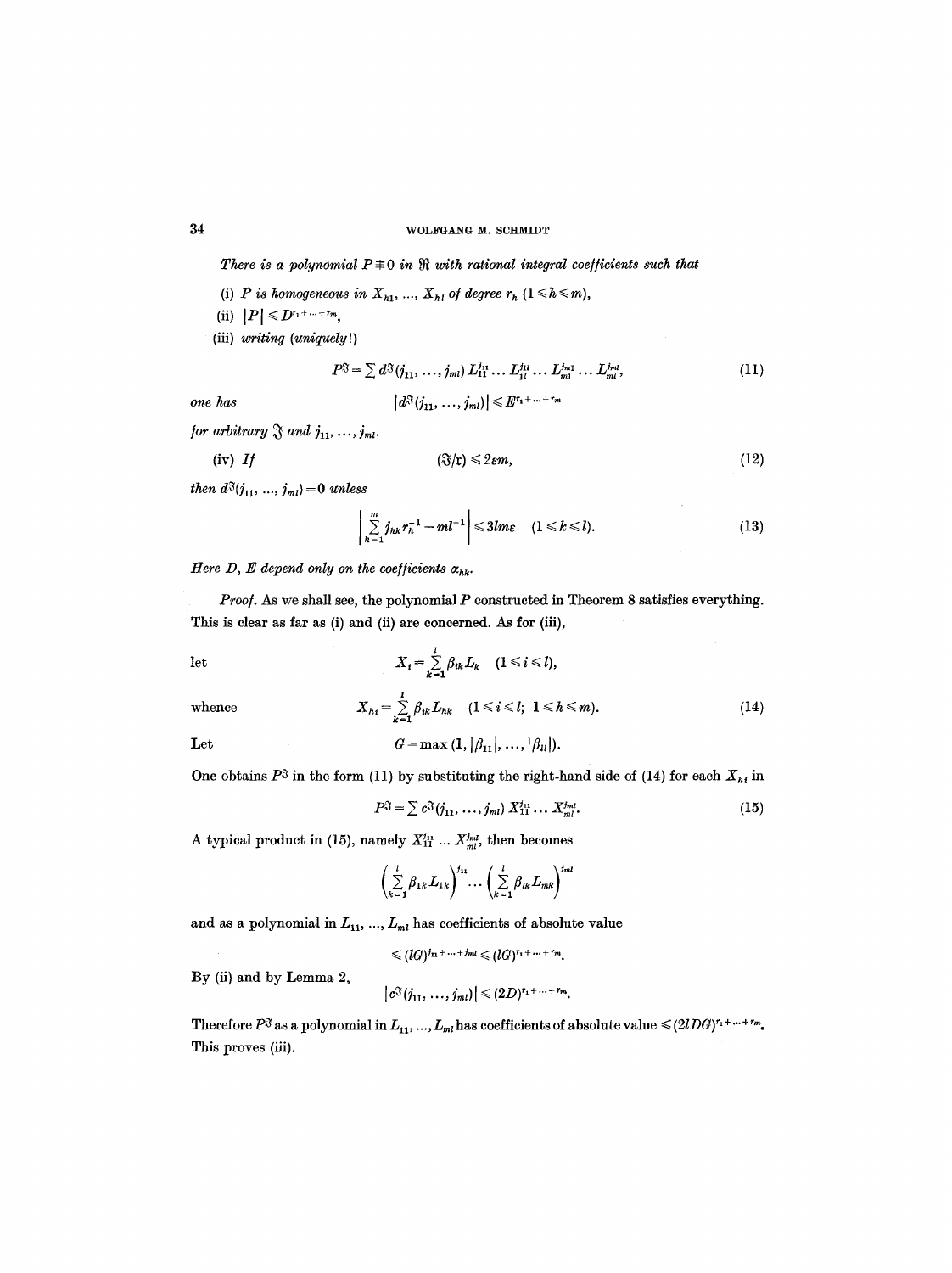The index of P with respect to  $(L_1, ..., L_m; r_1, ..., r_m)$  is at least  $(l^{-1} - \varepsilon)$  by the previous theorem. Hence if (12) holds, the index of  $P<sup>3</sup>$  is at least

$$
(l^{-1}-\varepsilon) m - (\Im/\mathfrak{r}) \geq (l^{-1}-3\varepsilon) m
$$

by (7). Hence any lm-tuple  $(j_{11}, ..., j_{ml})$  having  $d^{\mathfrak{F}}(j_{11}, ..., j_{ml}) \neq 0$  satisfies

$$
\sum_{h=1}^{m} j_{hk} r_h^{-1} - m l^{-1} \geq -3m\varepsilon \quad (1 \leq k \leq l). \tag{16}
$$

Since  $P^{\mathfrak{F}}$  is homogeneous in  $L_{h_1}, \ldots, L_{h_l}$  of degree  $\leq r_h$ , one obtains

$$
\sum_{k=1}^{l} j_{hk} r_h^{-1} \leq 1, \qquad \sum_{k=1}^{l} \left( \sum_{h=1}^{m} j_{hk} r_h^{-1} - m l^{-1} \right) \leq 0,
$$
\n
$$
\sum_{h=1}^{m} j_{hk} r_h^{-1} - m l^{-1} \leq 3m (l-1) \varepsilon. \tag{17}
$$

whence by (16),

The inequalities (16) and (17) give (iv).

2.3. *Grids.* Now as always let

$$
l = n + 1,\tag{18}
$$

and let  $w_1, ..., w_n$  be n linearly independent vectors of  $R^l$ , spanning a subspace H. Let s be a positive integer. Write

$$
\varrho = \varrho(s; \mathfrak{w}_1, \dots, \mathfrak{w}_n)
$$

$$
\mathfrak{w} = h_1 \mathfrak{w}_1 + \dots + h_n \mathfrak{w}_n
$$

for the set of all vectors  $\mathfrak{w} = h_1 \mathfrak{w}_1 + ... + h_n \mathfrak{w}_n$ ,

where  $h_1, ..., h_m$  are integers in the interval  $1 \leq h_i \leq s$ .  $\varrho$  will be called a *grid of size s* on H, and  $w_1$ , ...,  $w_n$  are *basis vectors* of the grid.

In what follows a polynomial in  $X_1, ..., X_l$  will be interpreted as a function on  $R^l$ . The next lemma contains the idea which will enable us to improve upon the results of [6].

LEMMA 3. Let  $P(X_1, ..., X_i)$  be a polynomial in  $X_1, ..., X_i$  with real coefficients of total *degree*  $\leq r$ , and let s, t be positive integers satisfying

$$
s(t+1) > r. \tag{19}
$$

 $Suppose$   $\varrho$  is a grid of size  $s$  on a subspace  $H$  of  $R<sup>i</sup>$  such that  $P$  and all the partial derivatives

$$
\frac{\partial^{t_1+\ldots+t_l}}{\partial X_1^{t_1}\ldots\partial X_l^{t_l}}P \quad with \quad t_1+\ldots+t_l\leq t
$$

*vanish on*  $\varrho$ *. Then P vanishes identically on H.*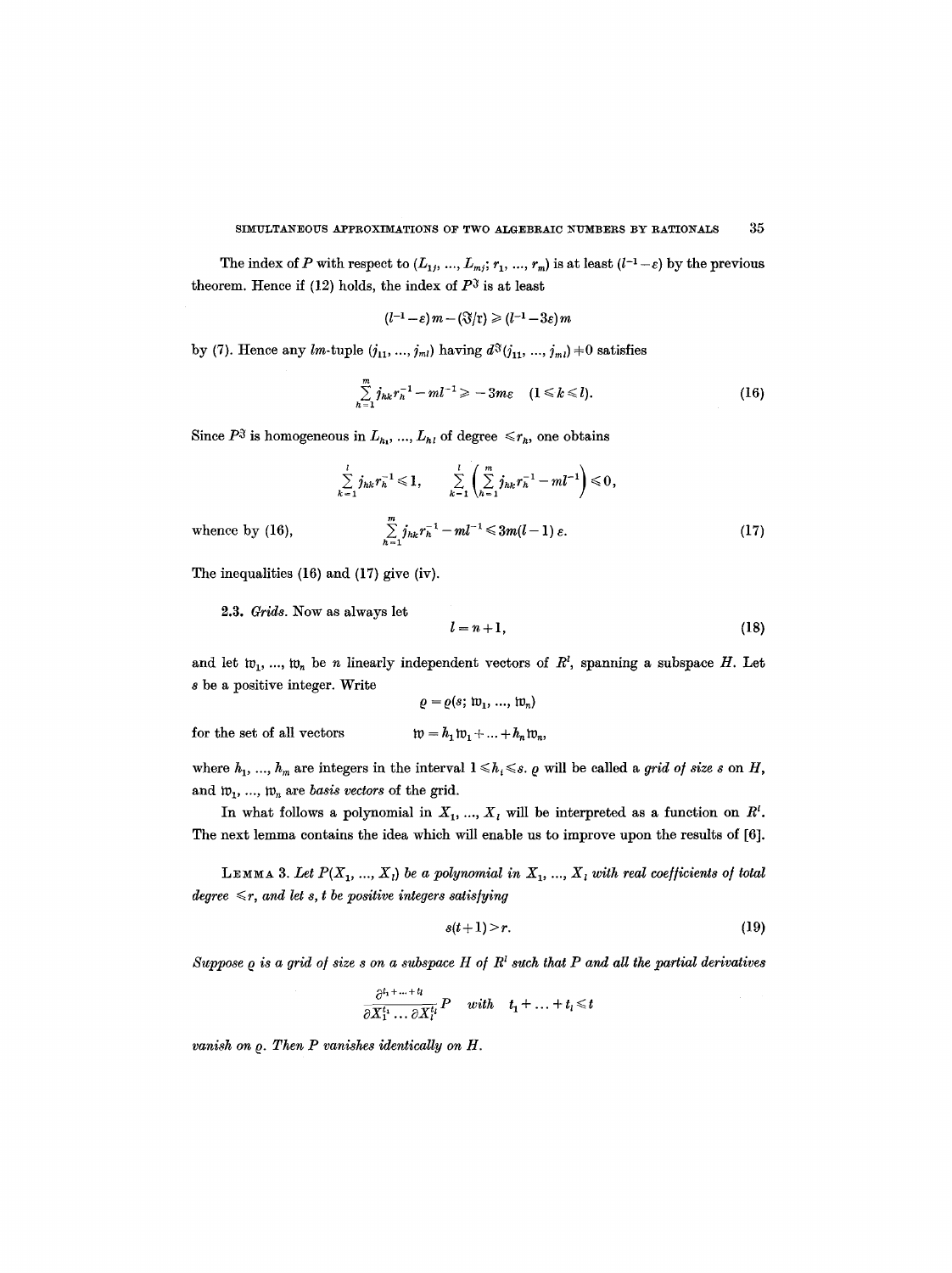Proof. After a linear transformation we may assume the basis vectors of the grid to be  $\mathfrak{w}_1 = (1, 0, ..., 0), ..., \mathfrak{w}_n = (0, ..., 0, 1, 0).$  Putting  $P(X_1, ..., X_n, 0) = Q(X_1, ..., X_n),$  we see: It will suffice to show that a polynomial Q of total degree  $\leq r$  is identically zero, if Q and its *mixed partial derivatives of order*  $\leq t$  *vanish in the s<sup>n</sup> integer points*  $(h_1, ..., h_n)$  where  $1 \leq h_i \leq s$  $(1 \leq i \leq n)$ .

If  $n=1$ , Q has zeros of order  $\geq t+1$  at  $X_1=1, 2, ..., s$ , hence altogether counting multiplicities Q has at least  $s(t+1) > r \geqslant \deg Q$  zeros, and Q is identically zero.

Now comes the induction from  $n=1$  to n. It will suffice to show that  $(X_1-h)^{t+1}$ divides  $Q(X_1, ..., X_n)$  for  $h = 1, 2, ..., s$ , because this implies that the product  $(X_1 - 1)^{t+1}$ ...  $(X_1-s)^{t+1}$  divides  $Q(...)$ , and since here the divisor has degree  $s(t+1)>r\geqslant \deg Q$ ,  $Q=0$ follows.

Let  $e_h$  be the largest exponent with  $(X_1-h)^{e_h}|Q$  (that is,  $(X_1-h)^{e_h}$  divides Q), and put  $e = min (e_1, ..., e_s)$ . We have to show that  $e \ge t+1$ .

Assume now  $e \le t$ , and without loss of generality assume  $e = e_1 \le t$ . We may write

$$
Q(X_1, ..., X_n) = (X_1 - 1)^{e_1} ... (X_1 - s)^{e_n} R(X_1, ..., X_n).
$$
 (20)

The degree of R is at most  $r-e_1-\ldots-e_s \le r-es$ . After taking the partial derivative with respect to  $X_1$  of order  $e = e_1$  and putting  $X_1 = 1$  afterwards, the right-hand side of (20) becomes

$$
e!(1-2)^{e_2} \dots (1-s)^{e_s}R(1, X_2, \dots, X_n).
$$

Now every mixed partial derivative of the polynomial  $R(1, X_2, ..., X_n)$  in  $n-1$  variables of order  $\leq t-e$  vanishes in each of the integer points  $(h_2, ..., h_n)$  where  $1 \leq h_i \leq s$  ( $2 \leq i \leq n$ ). Since

$$
s(t-e+1) > r-es,
$$

our inductive assumption gives  $R(1, X_2, ..., X_n) \equiv 0$ . This can only be so if

$$
(X_1-1)\,|\,R(X_1, \, ..., \, X_n),
$$

whence  $(X_1-1)^{e_1+1}|Q$ , and this contradicts our choice of  $e_1$ .

**LEMMA 4. Let the polynomial**  $P \in \mathcal{R}$  **be of total degree**  $\leq r_h$  **in**  $X_{h1}, ..., X_{h1}$  **(** $1 \leq h \leq m$ **).** *We may write*  $P(X_{11}, ..., X_{1l}; ..., X_{m1}, ..., X_{ml}) = P(\mathfrak{X}_1, ..., \mathfrak{X}_m)$  *where*  $\mathfrak{X}_h = (X_{h1}, ..., X_{hl})$ *, and interprete P as a function on the m-fold product space*  $R^l \times \ldots \times R^l$ .

*Now let*  $H_1, ..., H_m$  be subspaces of dimension  $n=l-1$  of  $R^l$ , and let  $\varrho_h$  on  $H_h$  be a grid *of size*  $s_h$   $(1 \leq h \leq m)$ . Let  $T = H_1 \times ... \times H_m$  be the subspace of  $R^l \times ... \times R^l$  consisting of all  $({\mathfrak X}_1, ..., {\mathfrak X}_m)$  with  ${\mathfrak X}_h \in H_h$   $(1 \le h \le m)$ , and let  $\varrho^* = \varrho_1 \times ... \times \varrho_m$  consist of all  $({\mathfrak X}_1, ..., {\mathfrak X}_m)$  with  $\mathfrak{X}_h \in \mathfrak{g}_h$  ( $1 \leq h \leq m$ ). Let  $t_1, ..., t_m$  be integers with

$$
s_h(t_h+1) > r_h \tag{21}
$$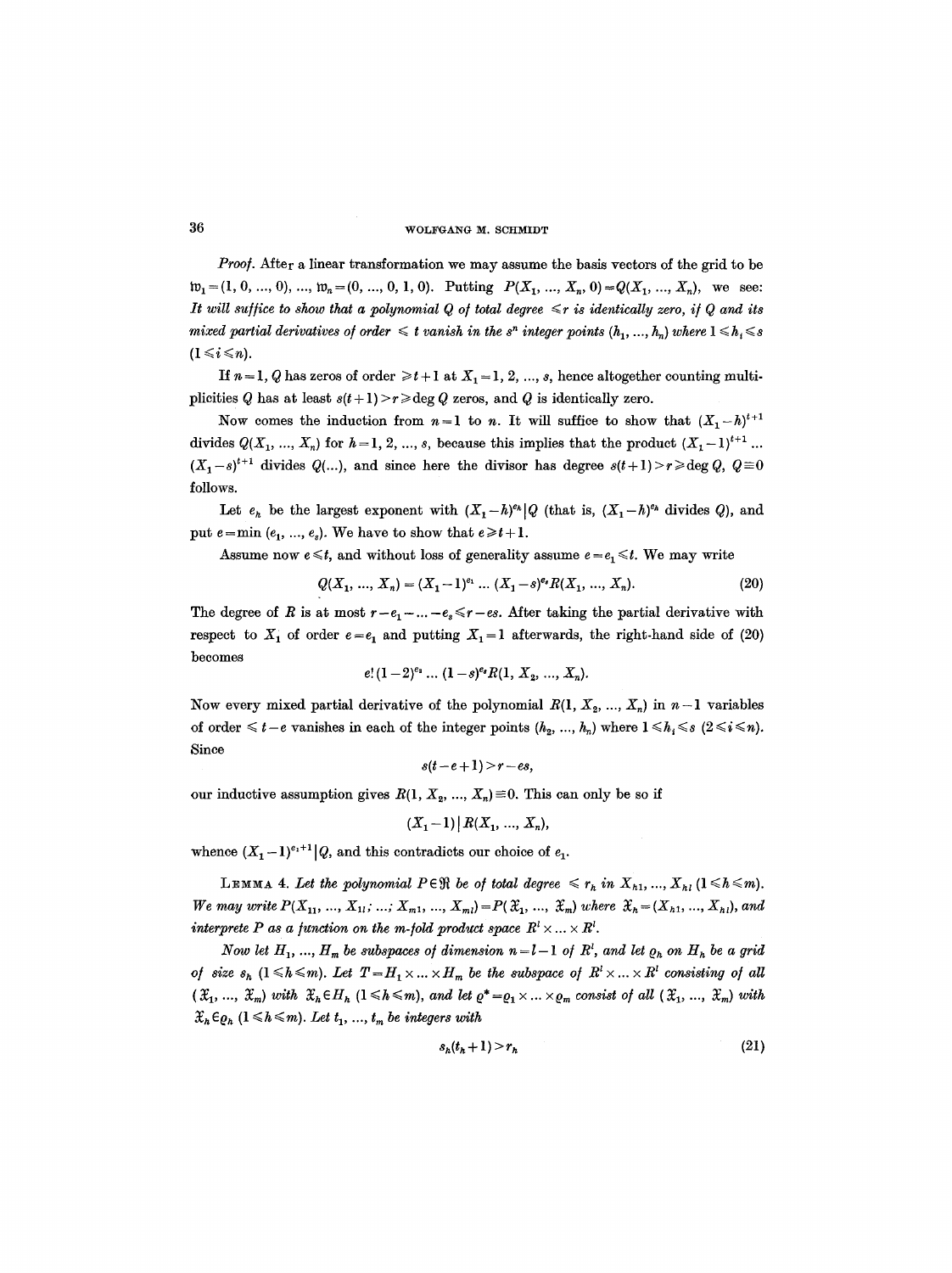*such that P and the partial derivatives (more precisely, partial derivatives except/or constant ]actors)* 

$$
P^{\mathfrak{X}}\quad where \quad \mathfrak{X}=(t_{11},\ldots,t_{m1})\quad with \quad t_{h1}+\ldots+t_{h1}\leq t_h\,\,(1\leq h\leq m)
$$

*vanish on*  $\rho^*$ . Then P is identically zero on T.

*Proo/.* This lemma is easily proved by using Lemma 3 and induction on m.

2.4. *The index with respect to certain rational linear forms.* Suppose  $n \geq 1$  and  $w_1, ..., w_n$ are linearly independent integer points in  $R<sup>i</sup>$  where  $l=n+1$ . Except for a factor  $\pm 1$ , there is exactly one linear form  $M = m_1 X_1 + ... + m_l X_l \equiv 0$  where  $m_1, ..., m_l$  are coprime rational integers, having

$$
M(\mathfrak{w}_i) = m_1 w_{i1} + \dots + m_i w_{i1} = 0 \quad (1 \le i \le n).
$$
  
Write 
$$
M = M \{ \mathfrak{w}_1, \dots, \mathfrak{w}_n \}.
$$
 (22)

Put  $|M| = \max (|m_1|, ..., |m_l|).$ 

 $THEOREM 10.$  *Let*  $c_1$ , ...,  $c_i$  *be reals having* 

 $|c_i| \leq 1 \quad (i=1, ..., l);$   $c_1 + ... + c_l = 0.$  (23)

Let 
$$
\varepsilon > 0
$$
,  $0 < \delta < 1$  and  $\delta > 16 l^2 \varepsilon$ . (24)

Let  $L_1, ..., L_i$  be linear forms and m;  $r_1, ..., r_m$  integers satisfying the hypothesis of Theorem 9. Let E be the constant of part (iii) of that theorem, and P the polynomial described there.

Let  $Q_1, ..., Q_m$  be reals satisfying the inequalities

$$
(a) \hspace{1cm} Q^{\varepsilon}_h > 2^l E, \hspace{0.3cm} Q^{\varepsilon}_h > l(\varepsilon^{-1}+1) \hspace{0.3cm} (1 \leq h \leq m),
$$

(b) 
$$
r_1 \log Q_1 \leq r_h \log Q_h \leq (1+\varepsilon)r_1 \log Q_1 \quad (1 \leq h \leq m).
$$

*Finally, for h* = 1, ..., m, let  $w_{h1}$ , ...,  $w_{hn}$  be linearly independent integer points of  $R<sup>1</sup>$  satisfying

(c) 
$$
|L_j(\mathfrak{w}_{hk})| \leq Q_h^{c_j-\delta} \quad (1 \leq j \leq l; 1 \leq k \leq n; 1 \leq h \leq m).
$$

*Then P has index at least me* 

*with respect to*  $(M_1, ..., M_m; r_1, ..., r_m)$  where  $M_h$   $(h = 1, ..., m)$  is the linear form in  $X_{h1}, ..., X_{h1}$ *given by*  $M_h = M \{ \mathfrak{w}_{h1}, ..., \mathfrak{w}_{hn} \}.$ 

*Remark.* The advantage of this theorem as compared with the corresponding Satz 9 in [6] is the absence of a condition  $Q_h^e \ge (r_h + 1)l$  (1  $\le h \le m$ ). Such a condition is a serious disadvantage, since in the applications  $r_1$  has order of magnitude log  $Q_m$ , so the condition would require that  $Q_1$  is not too small compared to  $Q_m$ .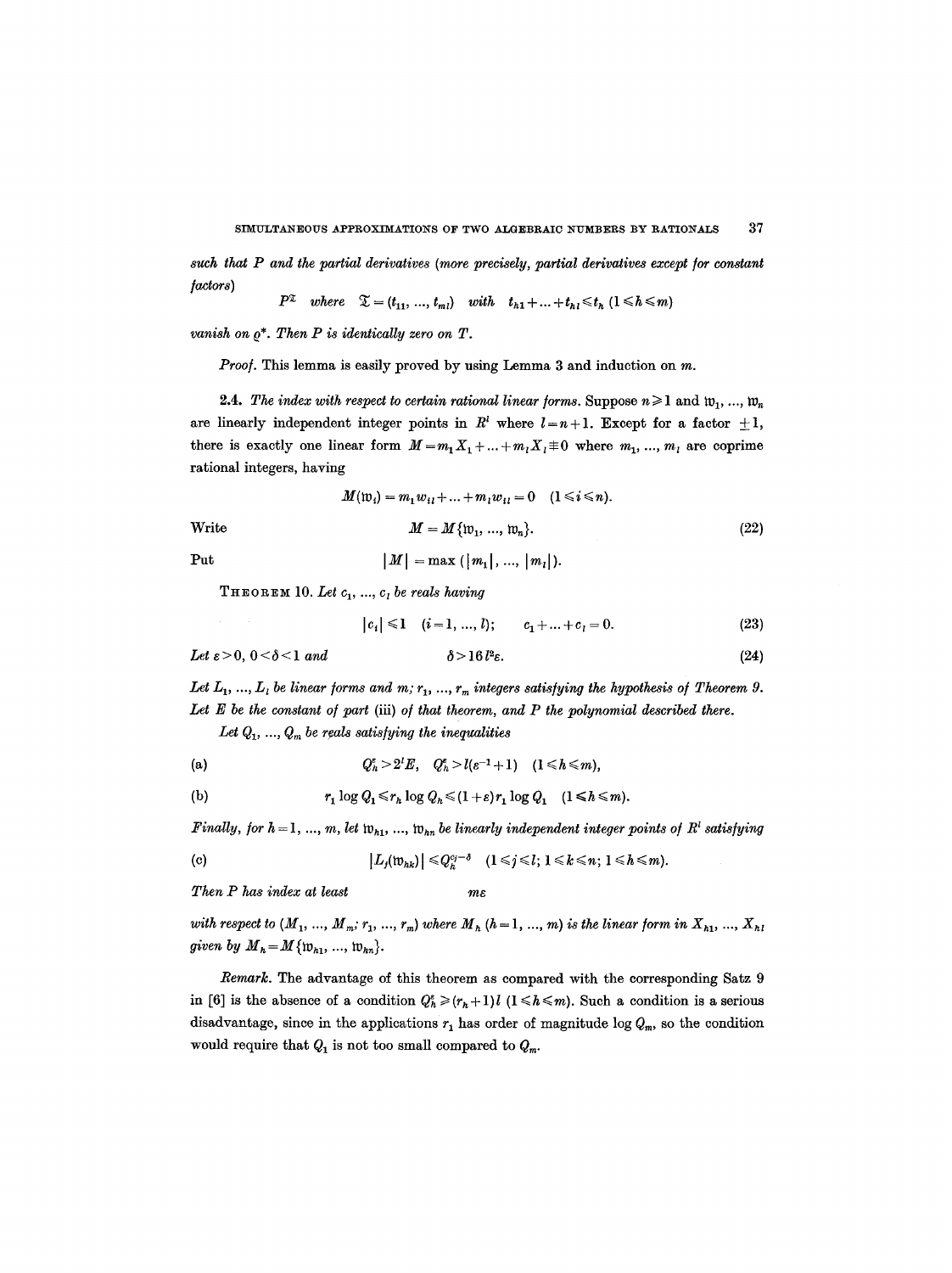*Proof.* By Lemma 1 it will suffice to show that  $P^3$  is identically zero on  $T$  provided  $(\mathfrak{F}/\mathfrak{r}) \leq \varepsilon m$ . Putting

$$
\varrho_h = \varrho([\varepsilon^{-1}] + 1; w_{h1}, ..., w_{hn}),
$$

it will be enough by Lemma 4 to prove that

$$
(P^{\mathfrak{J}})^{\mathfrak{T}}(\mathfrak{v}_1, \ldots, \mathfrak{v}_m) = 0
$$

for  $v_h \in \mathfrak{g}_h$  and  $\mathfrak{T} = (t_{11}, \ldots, t_{ml})$  satisfying  $t_{h1} + \ldots + t_{hl} \leqslant [r_h \varepsilon]$ , because  $s_h = [\varepsilon^{-1}] + 1$  and  $t_h = [r_h \varepsilon]$  satisfy the inequality (21). Since

$$
\varepsilon m+[r_1\varepsilon]/r_1+\ldots[r_m\varepsilon]/r_m\leq 2\varepsilon m,
$$

**(25)** 

it will suffice to verify that  $P^{\mathfrak{F}}(\mathfrak{v}_1, ..., \mathfrak{v}_m) = 0$ 

for  $v_h \in \varrho_h$   $(1 \leq h \leq m)$  and  $(\Im \xi)(r) < 2\epsilon m$ .

The left-hand side of (25) may be written

$$
\sum_{j_{11} \ldots j_{ml}} d^{\mathfrak{F}}(j_{11}, \ldots, j_{ml}) L_1(\mathfrak{v}_1)^{j_{11}} \ldots L_l(\mathfrak{v}_1)^{j_{1l}} \ldots L_1(\mathfrak{v}_m)^{j_{m1}} \ldots L_l(\mathfrak{v}_m)^{j_{ml}}.
$$
 (26)

:By (24), (a) and (c),

$$
\left|L_k(\mathfrak{v}_h)\right| \leqslant Q_h^{c_k-\delta}l(\varepsilon^{-1}+1) \leqslant Q_h^{c_k-\delta+\varepsilon} \leqslant Q_h^{c_k-15l^2\varepsilon} \quad (1 \leqslant k \leqslant l; \ 1 \leqslant h \leqslant m). \tag{27}
$$

Furthermore, by part (iv) of Theorem 9 and by (b), indices  $j_{11}, ..., j_{ml}$  having  $d^3(j_{11}, ..., j_{ml}) \neq 0$ satisfy

$$
\sum_{h=1}^{m} j_{hk} \log Q_h \ge r_1 \log Q_1 \sum_{h=1}^{m} j_{hk} r_h^{-1} \ge r_1 \log Q_1 (l^{-1} - 3l\varepsilon) m,
$$
  

$$
\sum_{h=1}^{m} j_{hk} \log Q_h \le (1 + \varepsilon) r_1 \log Q_1 \sum_{h=1}^{m} j_{hk} r_h^{-1}
$$
  

$$
\le r_1 \log Q_1 (1 + \varepsilon) (l^{-1} + 3l\varepsilon) m \le r_1 \log Q_1 (l^{-1} + 7l\varepsilon) m,
$$

whence  $\left|\sum_{h=1}^m j_{hk}\log Q_h - r_1\log Q_1 l^{-1}m\right| \leq 7l m \varepsilon r_1\log Q_1 \quad (1 \leq k \leq l).$ 

Combining this with (27) we get

$$
\left| L_k(\mathfrak{v}_1)^{j_{1k}} \dots L_k(\mathfrak{v}_m)^{j_{mk}} \right| \leqslant Q_1^{r_1 l^{-1} m(c_k - 15 l^* \epsilon) + 14 l m \epsilon r_1} = Q_1^{r_1 l^{-1} m c_k - r_1 l m \epsilon},
$$

and each summand of (26) has absolute value

$$
\leqslant E^{r_1+\ldots+r_m}Q_1^{r_1m_1-r_1}c_1+\ldots+c_1-r_1m_1n_1s} = E^{r_1+\ldots+r_m}Q_1^{-r_1m_1n_1s} \leqslant E^{r_1+\ldots+r_m}(Q_1^{-r_1s}\ldots Q_m^{-r_m s})^{r_1/(1+s)} \n\leqslant (EQ_1^{-s})^{r_1}\ldots (EQ_m^{-s})^{r_m}
$$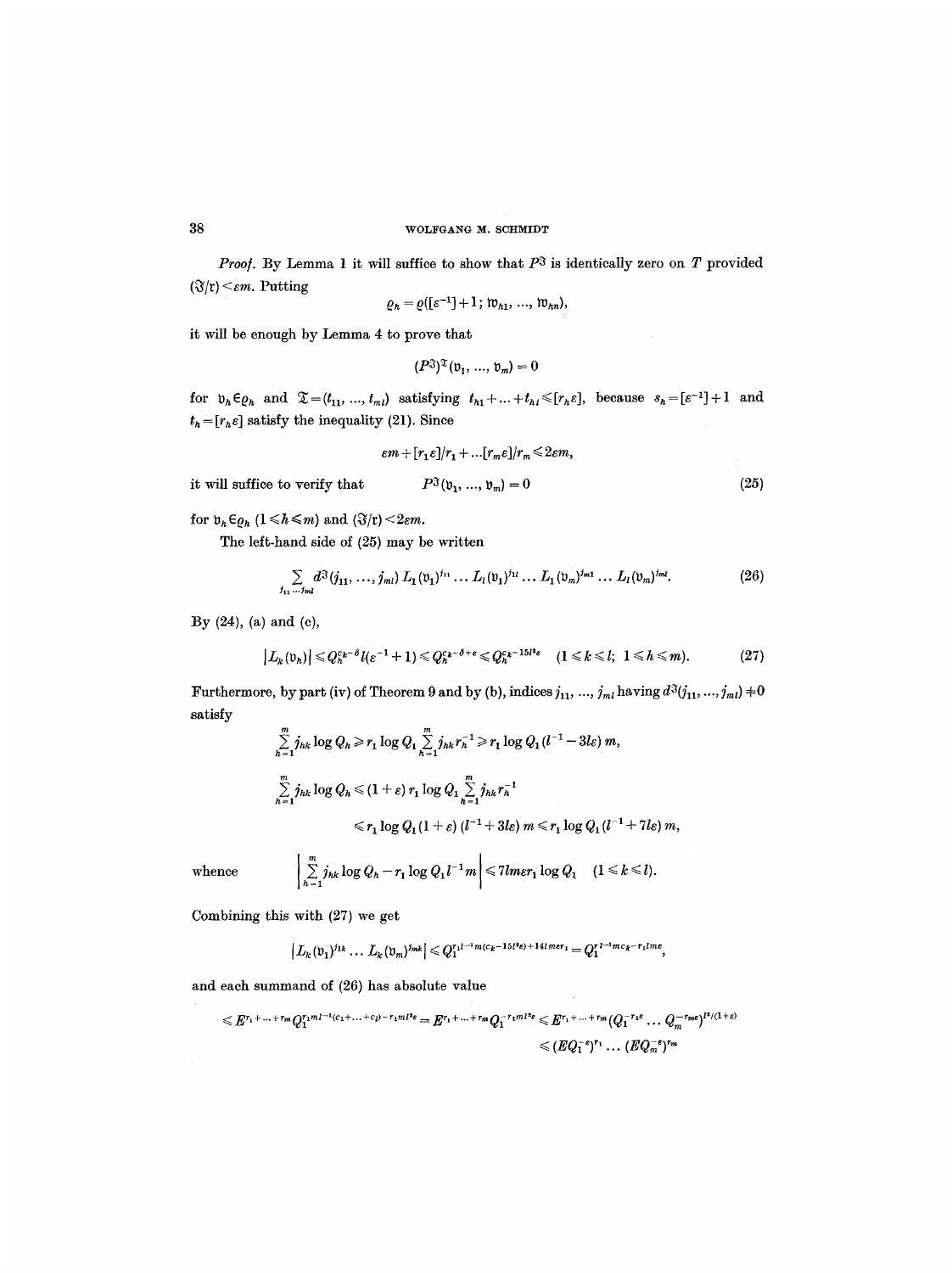by virtue of part (iii) of Theorem 10 and by (b). Since (26) has at most  $2^{l(r_1+\ldots+r_m)}$  summands, we get

$$
|P^{\mathfrak{F}}(\mathfrak{v}_1,\ldots,\mathfrak{v}_m)| \leqslant \prod_{h=1}^m (2^l E Q_h^{-\varepsilon})^{r_h} < 1
$$

by (a). The left.hand side of this inequality is a rational integer, hence is zero. This proves Theorem 10.

*2.5. A variant o/ Roth's Lemma.* 

THEOREM 11. *Let* 

$$
\omega = \omega(m, \varepsilon) = 24 \cdot 2^{-m} (\varepsilon/12)^{2m-1},\tag{28}
$$

*where m is a positive integer and* 

$$
0 < \varepsilon < 1/12. \tag{29}
$$

Let  $r_1, ..., r_m$  be positive integers such that

$$
\omega r_h \geq r_{h+1} \quad (1 \leq h \leq m). \tag{30}
$$

Let  $M_h = m_{h1}X_{h1} + ... + m_{hl}X_{h1}$  ( $1 \leq h \leq m$ ) be linear forms whose coefficients are relatively *prime integers. Let*  $0 < r \leq n$  *and assume* 

$$
|M_h|^{r_h} \geq |M_1|^{r_1 r} \quad (1 \leq h \leq m), \tag{31}
$$

$$
\left| M_{h} \right|^{2} \geqslant 2^{3mn^{2}} \quad (1 \leqslant h \leqslant m). \tag{32}
$$

Let  $P(X_{11}, ..., X_{1i}; ...; X_{m1}, ..., X_{ml}) \neq 0$  be a polynomial with rational integral coefficients *which is a form in*  $X_{h1}$ , ...,  $X_{h1}$  of degree  $r_h$  ( $1 \leq h \leq m$ ) and which satisfies

$$
|P|^{n^*} \leqslant |M_1|^{\omega r_1 \tau}.\tag{33}
$$

*Then the index of P with respect to*  $(M_1, ..., M_m; r_1, ..., r_m)$  *is at most*  $\varepsilon$ *.* 

*Proo/.* This is Satz 11 of [6].

 $\bar{\lambda}$ 

## **3. Proof of Theorem 6**

3.1. *Two lemmas.* 

**LEMMA 5.** Let  $l=n+1$ , let  $u_1, ..., u_n$  be vectors of  $R^l$ ,  $u_i=(u_{i1}, ..., u_{il})$   $(1 \leq i \leq n)$  and *let*  $U_1, ..., U_i$  be the  $n \times n$  subdeterminants of the matrix  $(u_{ij})$   $(1 \leq i \leq n, 1 \leq j \leq l)$ . Similarly, *let*  $v_1, ..., v_n$  *be vectors and*  $V_1, ..., V_i$  *subdeterminants of*  $(v_{ij})$ *. Then* 

$$
\begin{vmatrix} u_1v_1 \dots u_1v_n \\ \dots \\ u_nv_1 \dots u_nv_n \end{vmatrix} = U_1V_1 + \dots + U_iV_i.
$$
 (1)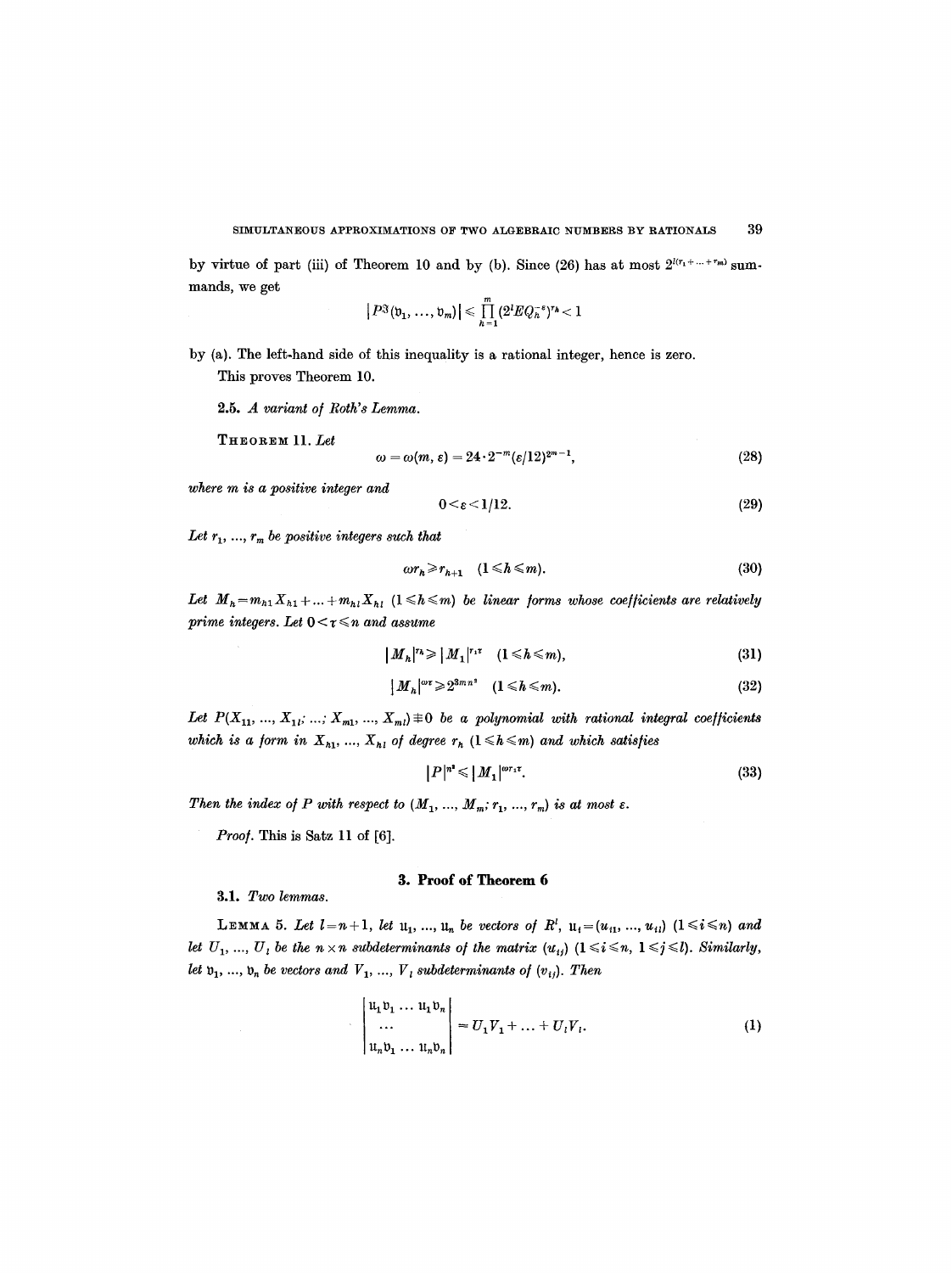Proof. Without doubt, this lemma in some disguised form may be found in the literature. A simple proof is as follows.

Both the left and right-hand side of (1) are linear functions in each of the vectors  $u_t$ and each of the vectors  $v_i$ . It therefore suffices to verify the equation if the  $u$ 's as well as the v's are taken from a fixed orthonormal basis  $e_1, ..., e_k$  of  $R^i$ . Both sides are zero unless  $u_1, ..., u_n$  consist of n distinct basis vectors, the  $v_1, ..., v_n$  consist of n basis vectors and furthermore the set  $u_1, ..., u_n$  is identical with the set  $v_1, ..., v_n$ . Now both sides of (1) are +1 or -1 depending on whether  $v_1, ..., v_n$  is an even or odd permutation of  $u_1, ..., u_n$ .

**LEMMA** 6. Let  $l=n+1$ , and let  $L_1, ..., L_l$ ; S be proper in the sense explained in §1.4. Let  $c_1, ..., c_l$  be real numbers having

$$
c_1 + \ldots + c_l = 0 \tag{2}
$$

$$
|c_i| \leq 1 \text{ for } i = 1, ..., l \text{ and } c_i \geq 0 \text{ for } i \in S. \tag{3}
$$

 $M = M\{w_1, ..., w_n\}$ 

Let  $\delta > 0$ ,  $Q > 0$  and let  $\mathfrak{w}_1, \ldots, \mathfrak{w}_n$  be linearly independent integer points of  $R^l$  satisfying

$$
|L_i(\mathfrak{w}_j)| \leq Q^{c_i-\delta} \quad (1 \leq i \leq l, \ 1 \leq j \leq n). \tag{4}
$$

*Then* 

*satisfies* 

$$
Q^{C_1} \leqslant |M| \leqslant Q^{C_2} \tag{5}
$$

*provided*  $Q \geq C_3$ *.* 

*Here*  $C_i = C_i(\delta, L_1, ..., L_i) > 0$  (*i* = 1, 2, 3).

*Proof.* Using the vectors  $w_1, ..., w_n$ , construct the determinants  $W_1, ..., W_i$  as in Lemma 5. Then putting  $M_k = W_k/W$  ( $1 \le k \le l$ ) where W is the greatest common divisor of  $W_1, ..., W_k$ , one has

$$
M = M_1 X_1 + \ldots + M_l X_l.
$$

By (4) and since  $|c_i| \leq 1$ , each component  $w_{jk}$  of  $w_j$  satisfies  $|w_{jk}| \leq C_4 Q$ , whence  $|W_k| \leq C_5 Q^n$  and  $|M| \leq C_5 Q^n \leq Q^{n+1}$  if Q is large.

As for the lower bound, suppose a particular  $M_k$  is  $\neq 0$ . By condition (iii) of proper systems, there is an  $i \in S$  with  $A_{ik}$  +0, and by (ii), the non-zero elements among

$$
A_{i1}, ..., A_{ik}, ..., A_{il}
$$

are linearly independent over Q. For this particular i,  $c_1 + ... + c_{i-1} + c_{i+1} + ... + c_l \leq 0$  by (2) and (3), and by (4),

$$
\left\| \begin{bmatrix} L_1(\mathfrak{w}_1) \dots L_{i-1}(\mathfrak{w}_1) L_{i+1}(\mathfrak{w}_1) \dots L_{i}(\mathfrak{w}_1) \\ \dots \\ L_1(\mathfrak{w}_n) \dots L_{i-1}(\mathfrak{w}_n) L_{i+1}(\mathfrak{w}_n) \dots L_{i}(\mathfrak{w}_n) \end{bmatrix} \right\| \leq n! Q^{-n\delta}.
$$
 (6)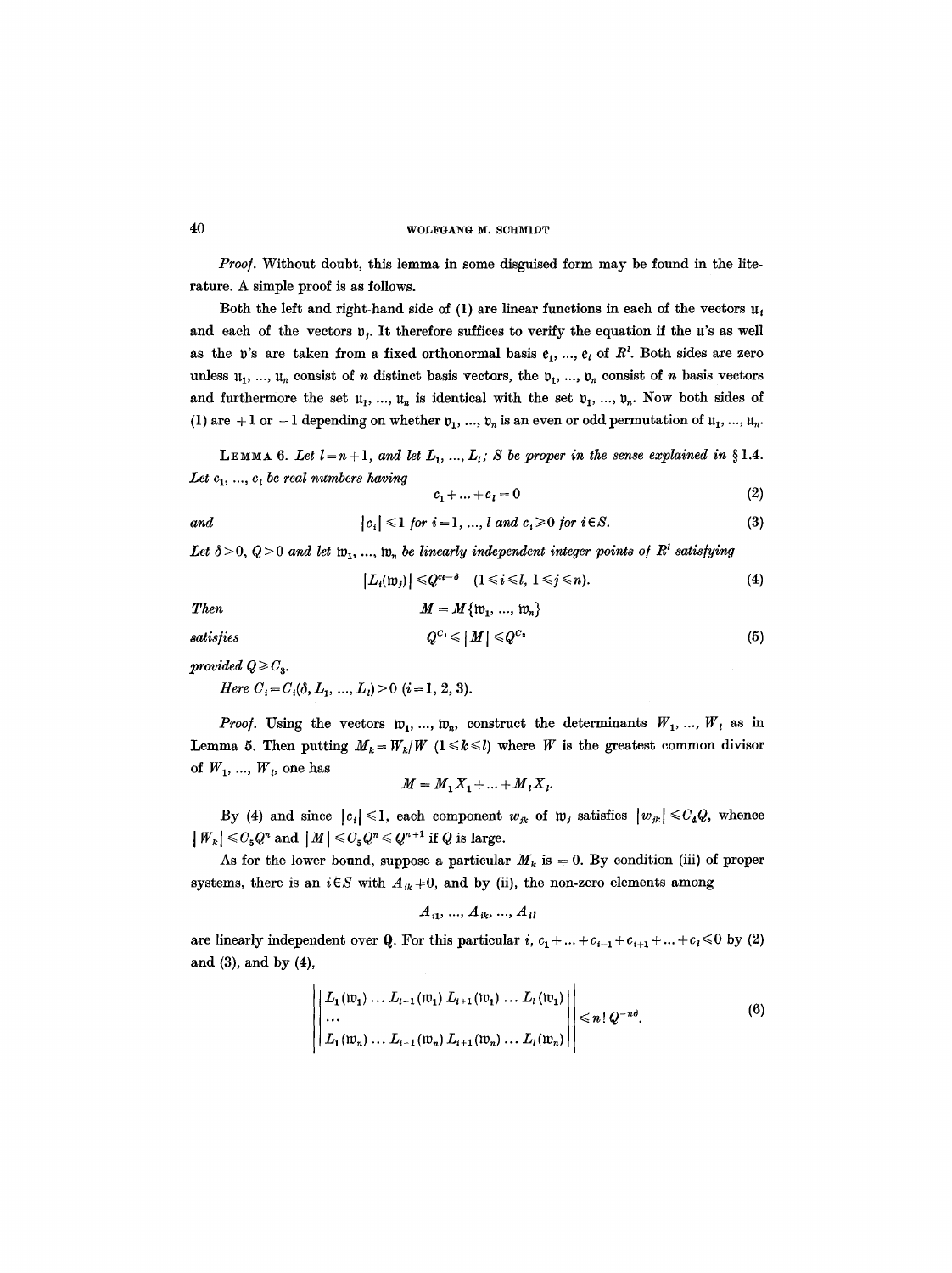On the other hand, by Lemma 5, the left-hand side of (6) equals

$$
|W_1A_{i1}+...+W_iA_{i\ell}|,
$$

whence 
$$
[M_1 A_{i1} + ... + M_k A_{ik} + ... + M_i A_{i1}] \leq n! Q^{-n\delta}.
$$
 (7)

Let  $K_i = Q(A_{i1}, ..., A_{il})$  have degree  $d_i$ , and let  $d$  be max  $d_i$ , taken over all  $i \in S$ . Since  $M_k + 0$ ,  $A_{ik} + 0$ , and since the non-zero elements among  $A_1$ , ...,  $A_{il}$  are linearly independent over  $Q, M_1A_{i1}+...+M_{i}A_{i1}$  is not zero, and in fact its norm (from  $K_i$  to  $Q$ ) has absolute value  $\geq C_6$ . Since each conjugate has absolute value  $\leq C_7|M|$ , we may conclude that  $|M_1A_{i1}+...+M_{i}A_{i1}| \geqslant C_8|M|^{1-d} \geqslant C_8|M|^{1-d}$ . For large Q, the last inequality combined with (7) yields  $d>1$  and  $|M| \geqslant C_9 Q^{n\delta/(d-1)} \geqslant Q^{\delta/d}$ .

3.2. *Reductions of the problem.* 

*It su/fices to prove Theorem 6 in the special case where* 

$$
A_i = Q^{c_i} \quad (1 \leq i \leq l) \tag{8}
$$

and  $c_1$ , ...,  $c_i$  are fixed constants subject to the conditions  $(2)$  and  $(3)$ .

To prove this statement, we remark that because of  $A_1A_2...A_i=1$ , we may restrict ourselves to numbers Q satisfying not only  $Q \ge \max (A_1, ..., A_l)$  but also

$$
Q \geqslant \max \ (A_1^{-1}, \, \ldots, \, A_l^{-1}).
$$

Then  $A_i = Q^{c_i}$   $(i=1, ..., l)$  where  $c_1, ..., c_l$  satisfy (2) and (3), but of course these  $c_1, ..., c_l$ will in general depend on  $A_1, ..., A_l$ .

Now let N be an integer  $> 2/\delta$ , and put  $\eta = N^{-1}$ ; then  $0 \le \eta \le \delta/2$ . Write  $\mathbb{Z}\eta$  for the set of integral multiples of  $\eta$ . There are  $c'_1$ , ...,  $c'_i$ , all lying in  $\mathbb{Z}\eta$ , such that

$$
c'_1 + ... + c'_i = 0
$$
,  $|c'_i - c_i| < \eta$   $(i = 1, ..., l)$ .

Since all integers are in  $\mathbb{Z}\eta$ , one has again

$$
|c_i'|\leq 1 \ (i=1,\,...,\,l) \quad \text{and} \ c_i'\geq 0 \ \text{if} \ i\in S.
$$

Put  $A'_i = Q^{c_i'}$   $(i=1, ..., l)$ . Then  $A'_1 ... A'_l = 1$ ,  $A'_i \geq 1$  if  $i \in S$ . Furthermore, if the *n*th successive minimum  $\lambda'_n$  of  $|L_i(x)| \leq A'_i$  (i=1, ..., l) has  $\lambda'_n > Q^{-\delta/2}$ , then the *n*th minimum  $\lambda_n$  of  $|L_i(\mathfrak{x})| \leq A_i$  (*i*=1, ..., *l*) satisfies  $\lambda_n > Q^{-\delta}$ . It therefore suffices to prove the theorem with  $\delta$  replaced by  $\delta/2$  and with  $c_1, ..., c_i$  in the finite set of *l*-tuples having  $c_i \in \mathbb{Z}\eta$  and  $|c_i| \leq 1$ . Hence it is enough to prove the theorem for a particular such l-tuple.

*It suffices to prove Theorem 6 when the coefficients*  $\alpha_{ij}$  of  $L_1$ , ...,  $L_i$  are algebraic integers.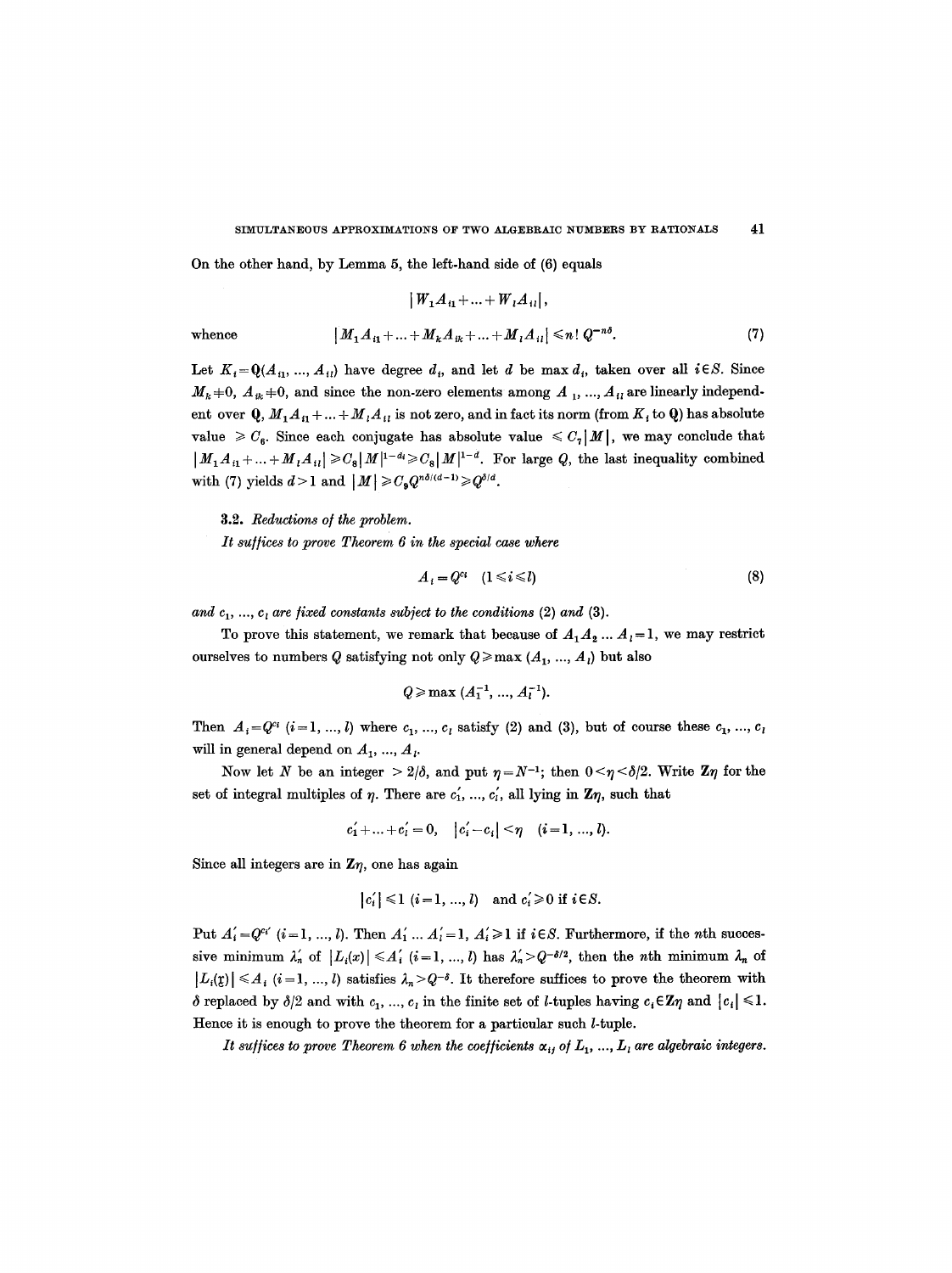Namely, there is always a rational integer  $q>0$  such that the forms  $qL_1$ , ...,  $qL_l$  all have integral coefficients. If  $L_1, ..., L_i$ ; S are proper, then so are  $qL_1, ..., qL_i$ ; S. Our reduction now follows from the remark that the successive minima of  $|qL_i(\mathbf{x})| \leq A_i$   $(i = 1, ..., l)$ are  $q^{-1}$  times the successive minima of  $|L_i(\mathfrak{x})| \leq A_i$   $(i = 1, ..., l)$ .

**3.3.** *Proof of Theorem 6.* Let  $c_1, ..., c_i$  be constants satisfying (2) and (3). Let  $\mathfrak{M}$  be the set of reals  $Q > 1$  such that there are n linearly independent integer points  $w_1, ..., w_n$ having

$$
|L_i(\mathfrak{w}_j)| \leq Q^{c_i-\delta} \quad (1 \leq i \leq l, \ 1 \leq j \leq n). \tag{9}
$$

We have to show that the set  $\mathfrak{M}$  is bounded.

We may clearly assume  $0 < \delta < 1/12$ . Pick  $\varepsilon > 0$  small enough to satisfy

$$
\delta > 16 l^2 \varepsilon. \tag{10}
$$

Then also  $0 \leq \varepsilon \leq 1/12$ . Next, pick an integer m so large that

$$
m \geq 4\varepsilon^{-2} \log \left(2l\Delta\right),\tag{11}
$$

where  $\Delta$  is the maximum of the degrees  $\Delta_i$  of  $K_i = \mathbf{Q}(\alpha_{i1}, ..., \alpha_{i_l})$ . Further set

$$
\omega = 24 \cdot 2^{-m} (\varepsilon / 12)^{2^{m-1}}.
$$
\n
$$
(12)
$$

Now  $\varepsilon < 1$  and  $m \ge 1$  implies  $\omega < 1$ .

In what follows,  $D, E$  will be the constants of parts (ii), (iii) of Theorem 9, and  $C_1, C_2, C_3$  the constants of Lemma 6.

We argue indirectly and assume that  $\mathfrak{M}$  is unbounded. There is then a  $Q_1$  in  $\mathfrak{M}$  such that

$$
Q_1^{\varepsilon} > 2^l E, \quad Q_1^{\varepsilon} > l(\varepsilon^{-1} + 1), \tag{13-14}
$$

$$
Q_1 > C_3, \quad Q_1^{C_1^* \omega} > 2^{3mn^* C_1}, \quad Q_1^{C_1^* \omega} > D^{mn^* C_2}.
$$
 (15-17)

We also may pick  $Q_2, ..., Q_m$  in  $\mathfrak{M}$  satisfying

$$
\tfrac{1}{2}\omega\log Q_{h+1} > \log Q_h \quad (1 \leq h < m). \tag{18}
$$

In particular this implies 
$$
Q_1 < ... < Q_m
$$
. (19)

Let  $r_1$  be an integer so large that

$$
\varepsilon r_1 \log Q_1 \!\geqslant \!\log Q_m
$$

and for  $h = 2, 3, ..., m$  put  $r_h = [r_1 \log Q_1 / \log Q_h] + 1.$ 

This choice of  $r_1, ..., r_m$  implies

$$
r_1 \log Q_1 \le r_h \log Q_h \le (1+\varepsilon)r_1 \log Q_1 \quad (1 \le h \le m). \tag{20}
$$

By virtue of (18) and (20),  $\omega r_h \geq 2(1+\varepsilon)^{-1}r_{h+1} \geq r_{h+1}$ . (21)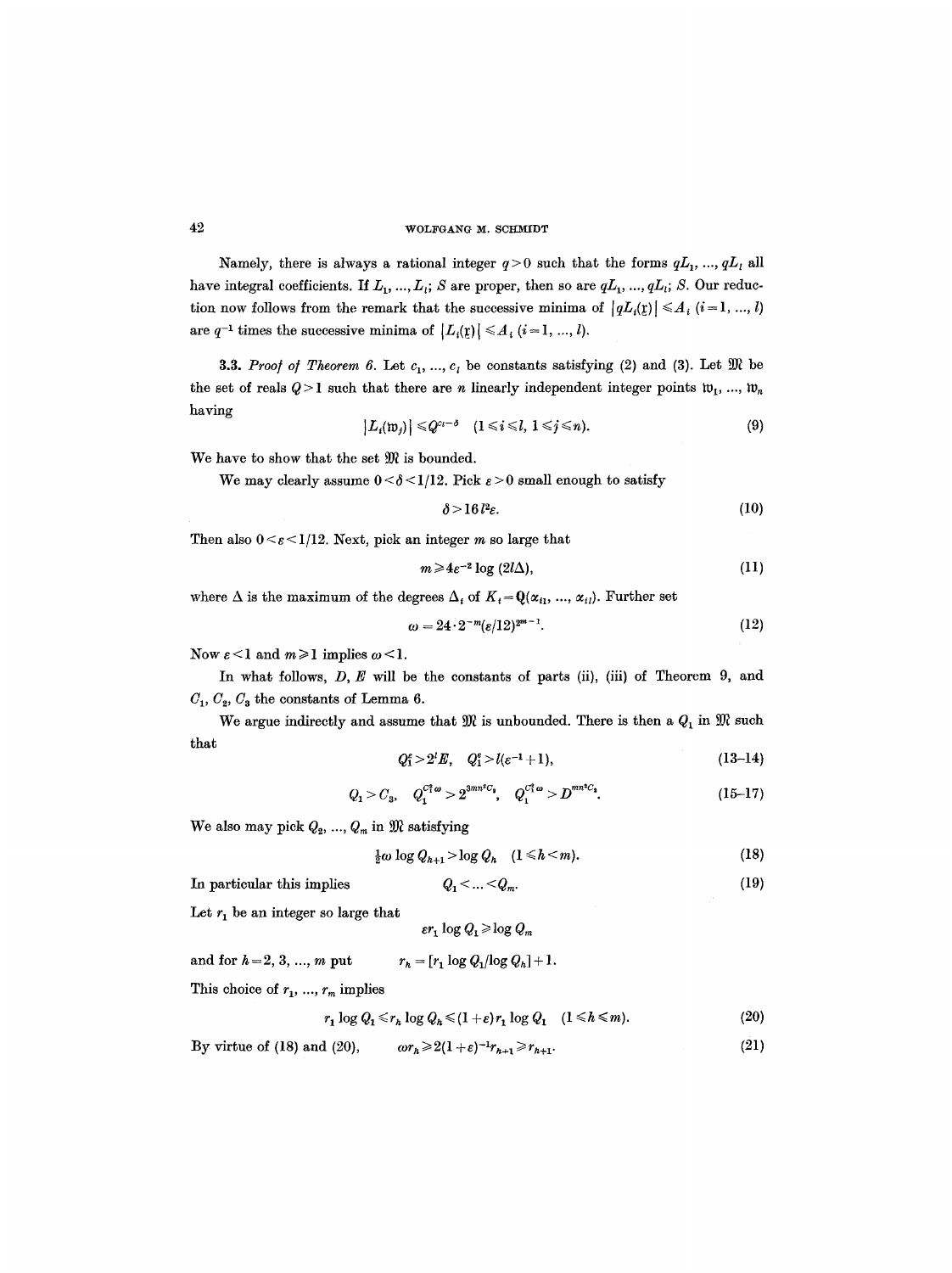Our linear forms  $L_1, ..., L_l$  as well as  $\varepsilon, m$  and  $r_1, ..., r_m$  satisfy all the hypotheses of Theorem 9. Let  $P(X_{11},..., X_{ml})$  be the polynomial described in that theorem. Now the hypotheses of Theorem 10 are also satisfied.

Conditions  $(2.23)$ ,  $(2.24)$  (i.e. formulae  $(23)$ ,  $(24)$  of chapter 2) of Theorem 10 follow from  $(2)$ ,  $(3)$  and  $(10)$ , while  $(a)$ ,  $(b)$  follow from  $(13)$ ,  $(14)$ ,  $(19)$  and  $(20)$ . By definition of  $\mathfrak{M}$  and since  $Q_h \in \mathfrak{M}$ , there exist for each h,  $1 \leq h \leq m$ , linearly independent integer points  $\mathfrak{w}_{h1}$ , ...,  $\mathfrak{w}_{hn}$  such that (c) holds. Let  $M_1$ , ...,  $M_m$  be the linear forms of Theorem 10. Then we have

*P* has index at least me with respect to  $(M_1, ..., M_m; r_1, ..., r_m)$ .

By Lemma 6 and since  $Q_h \geq C_3$ ,

$$
Q_n^{C_1} \leqslant |M_n| \leqslant Q_n^{C_2} \quad (1 \leqslant h \leqslant m), \tag{22}
$$

whence  $[M_h]^{r_h} \geqslant Q_h^{r_h C_1} \geqslant Q_1^{r_1 C_1} \geqslant |M_1|^{r_1 C_1 / C_2},$ 

and this gives

$$
|M_h|^{r_h} \geq |M_1|^{r_1 \tau} \quad (1 \leq h \leq m) \tag{23}
$$

with  $\tau = C_1/C_2$ . Furthermore,

$$
|M_h|^{\omega \tau} \geqslant Q_h^{\omega \tau C_1} \geqslant 2^{3mn^2} \quad (1 \leqslant h \leqslant m) \tag{24}
$$

by (16), (19) and (22). By Theorem 9,

 $|P| \leqslant D^{r_1+\ldots+r_m} \leqslant D^{mr_1}$ 

and because of (17) and (22) this implies

$$
|P|^{n^2} \leqslant D^{mn^2 r_1} \leqslant Q_1^{\omega r_1 C_1^s / C_2} \leqslant |M_1|^{\omega r_1 C_1 / C_2} = |M_1|^{\omega r_1 r}.
$$
\n(25)

By our choice of  $\varepsilon$  and  $\omega$  and by (21),  $\varepsilon$ ,  $m$ ,  $\omega$ ,  $r_1$ , ...,  $r_m$  satisfy the hypotheses of Theorem 11. Also  $\tau$ , the linear forms  $M_1, ..., M_m$  and the polynomial P satisfy the conditions. The inequalities  $(2.31)$ ,  $(2.32)$ ,  $(2.33)$  of Theorem 11 are our inequalities  $(23)$ ,  $(24)$ and (25). We therefore conclude:

*P* has index at most  $\varepsilon$  with respect to  $(M_1, ..., M_m; r_1, ..., r_m)$ .

Since  $m > 1$ , this contradicts the lower bound for the index given earlier. The assumption that  $\mathfrak M$  is unbounded was therefore wrong, and Theorem 6 holds.

## **4. Proof of the main theorems**

4.1. *Davenport' s Lemma.* 

**LEMMA** 7. Let  $L_1, ..., L_l$  be linear forms of determinant 1, and let  $\lambda_1, ..., \lambda_l$  denote the *successive minima o/the paraUelopiped defined by* 

$$
|L_j(\mathfrak{z})| \leq 1 \quad (1 \leq j \leq l). \tag{1}
$$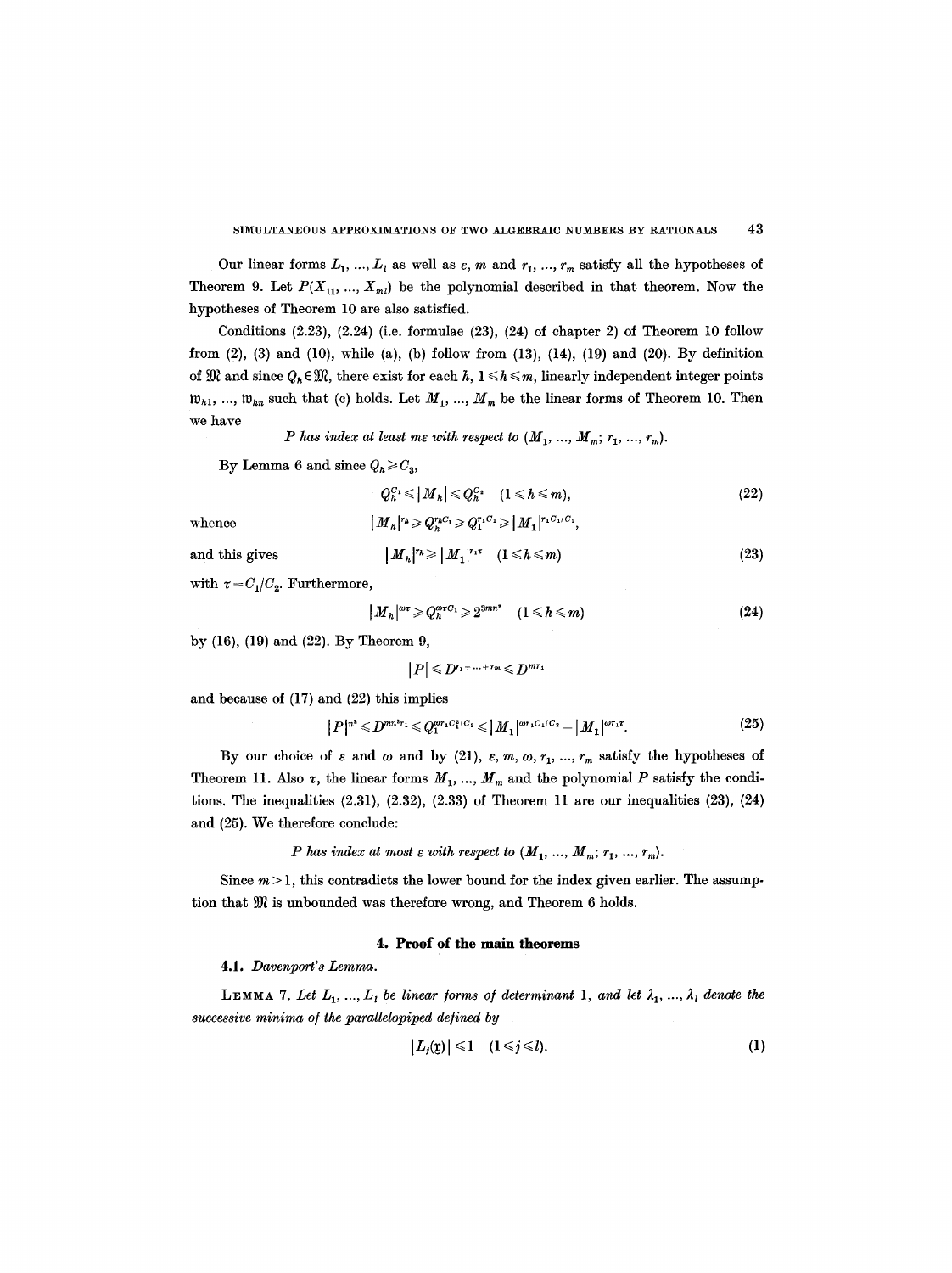*Suppose*  $Q_1, ..., Q_l$  *satisfy* 

$$
\varrho_1 \varrho_2 \dots \varrho_l = 1,\tag{2}
$$

$$
\varrho_1 \geqslant \varrho_2 \geqslant \ldots \geqslant \varrho_l > 0,\tag{3}
$$

$$
\varrho_1\lambda_1 \leqslant \varrho_2\lambda_2 \leqslant \ldots \leqslant \varrho_l\lambda_l. \tag{4}
$$

*Then, after a suitable permutation of*  $L_1, ..., L_l$ , the successive minima  $\lambda'_1, ..., \lambda'_l$  of the new *paralleloplped* 

$$
\varrho_j|L_j(\mathbf{z})| \leq 1 \quad (1 \leq j \leq l) \tag{5}
$$

satisfy 
$$
2^{-1} \varrho_j \lambda_j \leq \lambda'_j \leq 2^{j} l! \varrho_j \lambda_j \quad (1 \leq j \leq l).
$$
 (6)

*Proo].* We shall use the ideas of [2]. By a well-known Theorem of Minkowski (for example, see [1], chapter VIII, Theorem V),

$$
\frac{1}{l!} \leq \lambda_1 \dots \lambda_l \leq 1, \quad \frac{1}{l!} \leq \lambda'_1 \dots \lambda'_l \leq 1. \tag{7}
$$

Set  $N(r) = \max (|L_1(r)|, ..., |L_l(r)|)$  and let  $r_1, ..., r_l$  be linearly independent integer points such that  $N(\mathfrak{X}_i) = \lambda_i$  (i = 1, ..., l). If  $\mathfrak x$  lies in the subspace  $S_i$  generated by 0,  $\mathfrak x_1$ , ...,  $\mathfrak x_i$ , then  $L_1({\bf z}), ..., L_i({\bf z})$  satisfy  $l-i$  independent linear conditions, the coefficients in which depend only on  $x_1, ..., x_i$ .

We order  $L_1, ..., L_i$  in the following way. In the condition

$$
U_1 L_1 + \dots + U_l L_l = 0 \tag{8}
$$

implied by  $\mathfrak{g} \in S_{1-1}$ ,  $U_i$  is the largest coefficient in absolute value. In the additional linear relation implied by  $r \in S_{l-2}$ , which we can take in the form

$$
V_1 L_1 + \dots + V_{l-1} L_{l-1} = 0,\tag{9}
$$

 $V_{l-1}$  is to be the largest coefficient in absolute value, and so on.

Then if  $L_1$ , ...,  $L_i$  satisfy (8), we have

 $|U_{i}L_{i}| \leq |U_{1}L_{1}| + ... + |U_{l-1}L_{l-1}|$ and so  $|L_{l}| \leq |L_{1}| + ... + |L_{l-1}|,$ 

whence 
$$
|L_1| + ... + |L_{l-1}| \ge \frac{1}{2}(|L_1| + ... + |L_l|).
$$

If  $L_1$ , ...,  $L_i$  satisfy both (8) and (9), we have, similarly,

$$
|L_1| + \ldots + |L_{l-2}| \ge \frac{1}{2}(|L_1| + \ldots + |L_{l-1}|) \ge \frac{1}{4}(|L_1| + \ldots + |L_l|),
$$

and so on generally.

44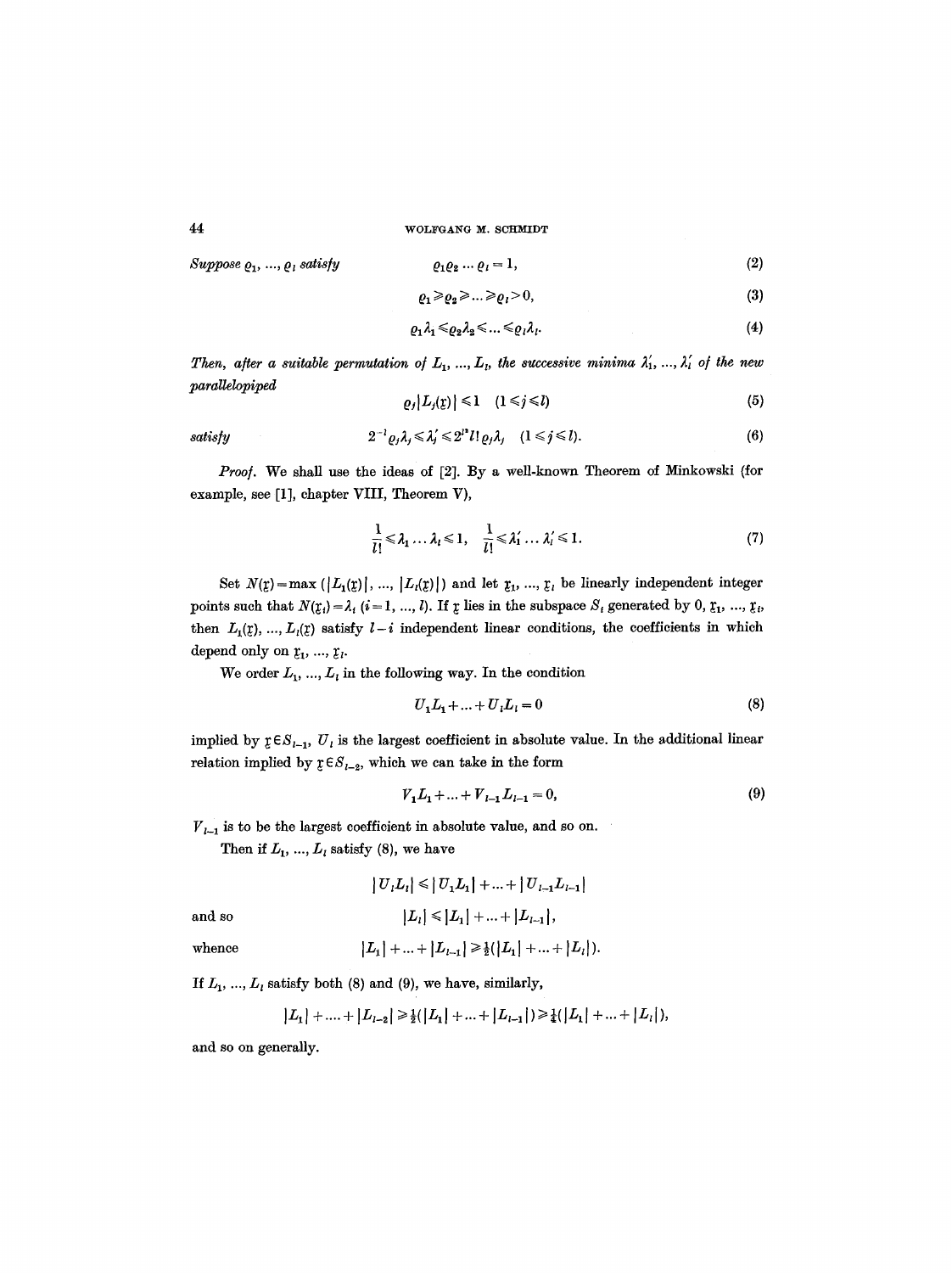Now suppose  $\chi$  lies in  $S_i$  but not in  $S_{i-1}$  ( $1 \le i \le l$ ). Then  $N(\chi) \ge \lambda_i$  and  $L_1(\chi)$ , ...,  $L_i(\chi)$ satisfy  $l-i$  linear relations, whence

$$
|L_1| + ... + |L_i| \ge 2^{i-l}(|L_1| + ... + |L_i|) \ge 2^{i-l} \lambda_i.
$$

By (3) this yields

$$
\max ( \varrho_1 | L_1 |, ..., \varrho_l | L_l | ) \geq \max ( \varrho_1 | L_1 |, ..., \varrho_l | L_i | ) \geq \frac{1}{i} 2^{i-l} \varrho_i \lambda_i \geq 2^{-l} \varrho_i \lambda_i.
$$

By (4), this inequality in fact holds for any  $\chi$  which is not in  $S_{i-1}$ . This shows  $\lambda'_i \geq 2^{-t}Q_i\lambda_i$ . The lower bound for  $\lambda'$ , now follows from (2) and (7).

4.2. *Proof of Theorem 7.* Let the forms  $L_1$ ,  $L_2$ ,  $L_3$ ,  $M_1$ ,  $M_2$ ,  $M_3$  and the sets *S*, *T* satisfy the hypotheses of Theorem 7. If  $S = \{1, 2, 3\}$ , condition (1.21) implies  $A_1 = A_2 = A_3 = 1$ , the set  $(1.14)$  is a fixed set, and  $(1.20)$  certainly holds if Q is large. We may therefore assume that neither S nor T contains all three elements 1, 2, 3. Since S and T are not empty and since  $S \cap T$  is, S contains either one or two elements, and similarly for T.

There exist integers  $c_1$ ,  $c_2$ ,  $c_3$  with

$$
c_1 + c_2 + c_3 = 0, \quad |c_i| \leq 2 \ (i = 1, 2, 3), \quad c_i \geq 1 \ \text{if} \ i \in S, \quad c_j \leq -1 \ \text{if} \ j \in T. \tag{10}
$$

Throughout this section,  $A_1$ ,  $A_2$ ,  $A_3$  will be positive reals with  $A_1A_2A_3=1$  and

$$
A_i \geq 1 \text{ if } i \in S, \quad A_j \leq 1 \text{ if } j \in T,
$$
\n
$$
(11)
$$

i.e. (1.21).  $\lambda_1$ ,  $\lambda_2$ ,  $\lambda_3$  will denote the successive minima of

$$
|L_i(\mathbf{z})| \leq A_i \quad (i=1,2,3) \tag{12}
$$

and  $\mu_1, \mu_2, \mu_3$  the successive minima of

$$
|M_i(\mathbf{z})| \le A_i^{-1} \quad (i=1,2,3). \tag{13}
$$

The convex bodies defined by (12), (13), respectively, are polar to each other. By a wellknown Theorem of Mahler ([4], or see [1], chapter VIII, Theorem VI),

$$
1 \leq \lambda_j \mu_{4-j} \leq 3! \quad (j=1,2,3). \tag{14}
$$

By the hypothesis of Theorem 7, one has

$$
\lambda_2 > Q^{-\delta} \tag{15}
$$

provided  $Q \geq \max (A_1, A_2, A_3, C_1(\delta))$ . Similarly,

$$
\mu_2 > Q^{-\delta} \tag{16}
$$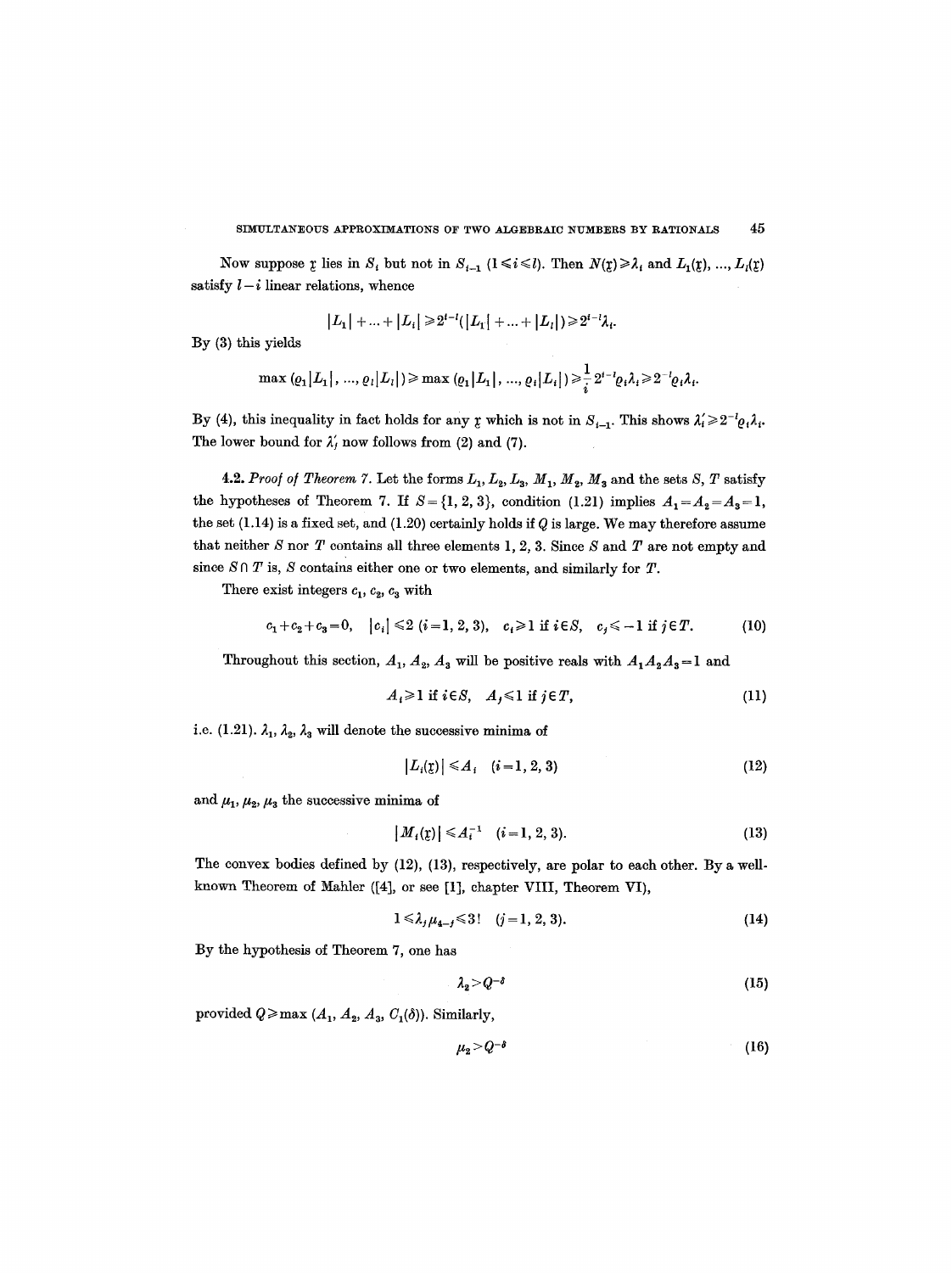provided  $Q\geqslant$  max  $(A_1^{-1}, A_2^{-1}, A_3^{-1}, C_2(\delta))$ . By virtue of (14), applied for  $j=2$ , and since  $Q \ge \max (A_1, A_2, A_3)$  implies  $Q^2 \ge \max (A_1^{-1}, A_2^{-1}, A_3^{-1})$ , we therefore have

$$
Q^{-\delta} < \lambda_2 < Q^{\delta} \tag{17}
$$

if  $Q \ge \max (A_1, A_2, A_3, C_3(\delta)).$ 

Suppose now for some  $A_1$ ,  $A_2$ ,  $A_3$  satisfying all our conditions one has

$$
\lambda_1 \leq Q^{-15\delta} \tag{18}
$$

where  $Q \geq \max(A_1, A_2, A_3)$ . Put

$$
\tilde{A}_i = A_i Q^{4\delta c_i} \quad (i = 1, 2, 3). \tag{19}
$$

Then  $\bar{A}_1 \bar{A}_2 \bar{A}_3 = 1$  and

$$
\bar{A}_i \geqslant Q^{4\delta} \text{ if } i \in S, \qquad \bar{A}_j \leqslant Q^{-4\delta} \text{ if } j \in T,
$$
\n
$$
(20)
$$

and  $Q^{1+3\delta} \ge \max (A_1, A_2, A_3)$ . The first minimum  $\tilde{\lambda}_1$  of the set

$$
|L_i(\mathbf{r})| \leq \bar{A}_i \quad (i = 1, 2, 3) \tag{21}
$$

satisfies  $\tilde{\lambda}_1 \leq Q^{-7\delta}$ . By an inequality of the type (17), applied to  $\tilde{A}_1, \tilde{A}_2, \tilde{A}_3$ , one has  $Q^{-\delta} < \bar{\lambda}_2 < Q^{\delta}$  if  $Q \geqslant C_4(\delta)$ .

Set 
$$
\qquad \qquad \varrho_1 = Q^{4\delta}, \quad \varrho_2 = Q^{-2\delta}, \quad \varrho_3 = Q^{-2\delta}.
$$

Since  $\rho_1\tilde{\lambda}_1 \leq Q^{-3\delta} \leq \rho_2\tilde{\lambda}_2 \leq \rho_3\tilde{\lambda}_3$ , Lemma 7 is applicable to the parallelopiped defined by (21). There is a permutation  $j_1$ ,  $j_2$ ,  $j_3$  of 1, 2, 3 such that the successive minima  $\lambda'_1$ ,  $\lambda'_2$ ,  $\lambda'_3$  of the *parallelopiped* 

$$
|L_i(\mathbf{z})| \leq A_i \varrho_i^{-1} = A_i' \quad (i = 1, 2, 3)
$$
 (22)

satisfy  $2^{-12} \varrho_j \bar{\lambda}_j \leq \lambda'_j \leq 2^{12} \varrho_j \bar{\lambda}_j \quad (j = 1, 2, 3).$  (23)

In particular,  $\lambda'_2 \leq 2^{12} Q^{-\delta}$ .

One has  $A'_1A'_2A'_3=1$ , and by (20) and the construction of  $\varrho_1, \varrho_2, \varrho_3, A'_i\geq 1$  if  $i\in S$  and  $A'_j \leq 1$  if  $j \in T$ . Also note  $Q^{1+12\delta} \geq \max(A'_1, A'_2, A'_3)$ . Now suppose  $Q > C_3(\delta/2)$  and put  $Q' = Q^{1+12\delta}$ . Inequality (17) applied to the parallelopiped (22) and to  $Q'$  yields  $\lambda'_2 \geqslant Q'^{-\delta/2}$  $2^{12}Q^{-\delta}$  if Q is large. We thus have reached a contradiction, and (18) cannot hold if Q is large. Since  $\delta$  > 0 was arbitrary, Theorem 7 is proved.

4.3. *A general theorem.* 

THEOREM 12. Let  $L_i = \alpha_{i1}X_1 + \alpha_{i2}X_2 + \alpha_{i3}X_3$  (i = 1, 2, 3) *be linear forms with algebraic coefficients and with determinant*  $+ 0$ , and let  $M_i = \beta_{i1} X_1 + \beta_{i2} X_2 + \beta_{i3} X_3$  be the adjoint forms. Let  $A$ ,  $B$  be subsets of  $\{1, 2, 3\}$  such that  $A \cap B = \emptyset$  and assume that

- (i) *for i* $\in$ *A, the non-zero elements among*  $(\alpha_{i1}, \alpha_{i2}, \alpha_{i3})$  *are linearly independent over* **Q**;
- (ii) *for j* $\in$ *B*, the non-zero elements among  $(\beta_{i1}, \beta_{i2}, \beta_{i3})$  are linearly independent over **Q**;
- (iii) *for*  $k=1, 2, 3$ , *there is an*  $i \in A$  *and a*  $j \in B$  *such that*  $\alpha_{ik} \neq 0$ ,  $\beta_{jk} \neq 0$ .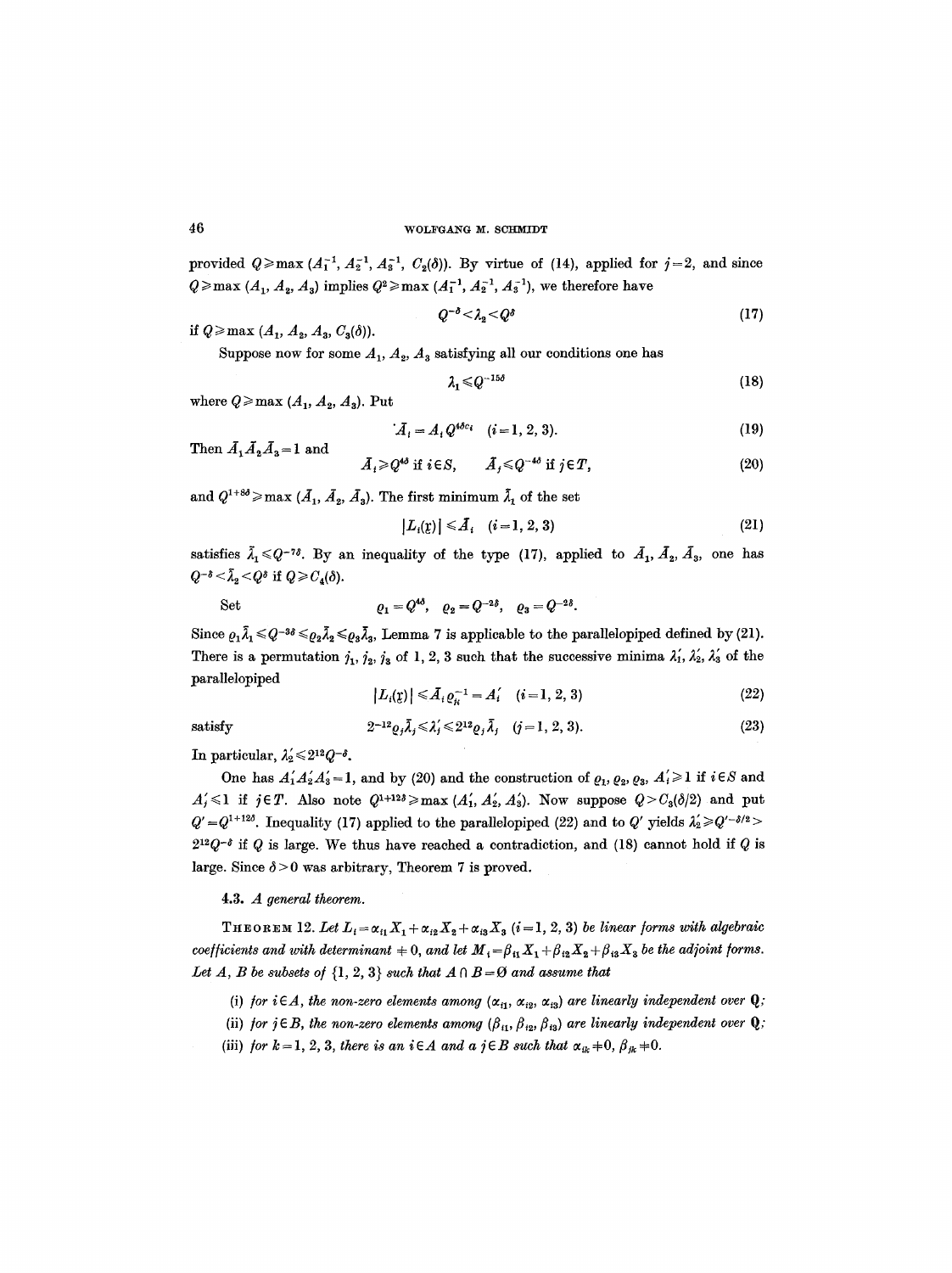Let  $\varepsilon > 0$ ,  $\eta > 0$ . There are only finitely many integer points  $q \neq 0$  such that

$$
|L_1(q)L_2(q)L_3(q)| < |q|^{-\varepsilon}, \qquad (24)
$$

$$
|L_i(\mathfrak{q})| < |\mathfrak{q}|^{-\varepsilon} \text{ for } i \in A,
$$
 (25)

$$
|L_i(q)| \geq \eta \text{ for } j \in B,
$$
 (26)

*where*  $|q| = max (|q_1|, |q_2|, |q_3|)$  *if*  $q = (q_1, q_2, q_3)$ .

*Proof.*  $L_1$ ,  $L_2$ ,  $L_3$ ; *B* and  $M_1$ ,  $M_2$ ,  $M_3$ ; *A* are proper. Without loss of generality we may assume that  $L_1, L_2, L_3$  have determinant 1. We may apply Theorem 6 and then Theorem 7 with  $S = B$ ,  $T = A$ . As before we may assume that S, T contain one or two elements each.

Suppose now (24), (25), (26) hold. Set

$$
A_i = \max\left(\left|L_i(\mathfrak{q})\right|\right)|\mathfrak{q}|^{\varepsilon/3}, \left|\mathfrak{q}\right|^{-5}\right) \quad \text{if } i \notin S = B. \tag{27}
$$

Now if  $i \in T = A$ , then  $i \notin S$ , and by (25) one has  $A_i < 1$ . By (24), if  $|q|$  is sufficiently large and if  $\varepsilon < 1$ ,

$$
\prod_{j\in S} (|L_j(q)||q|^{\varepsilon/6}) < \min(|q|^3, |q|^{-2\varepsilon/3} \prod_{i\in S} |L_i(q)|^{-1}) \leq \prod_{i\in S} A_i^{-1}.
$$

Hence one may for each  $j \in S = B$  choose  $A_j$  such that  $|L_j(q)| |q|^{e/6} \leq A_j$  and that  $A_1A_2A_3 = 1$ . By (26),  $A_j > 1$  if  $j \in S = B$ , at least if  $|q|$  is large.

We have 
$$
|L_i(\mathfrak{q})| \leq A_i |\mathfrak{q}|^{-\varepsilon/6} \quad (i=1, 2, 3).
$$
 (28)

By (27), we have  $|q|^{-5} \leq A_i \leq |q|^2$  if  $i \notin S$ . Since  $A_j \geq 1$  if  $j \in S$  and since  $A_1 A_2 A_3 = 1$ , one obtains  $|q|^{10} \ge \max (A_1, A_2, A_3)$ . Put  $Q = |q|^{10}$ . By virtue of (28), the first minimum  $\lambda_1$  of

$$
|L_i(\mathfrak{L})| \leq A_i \quad (i=1,2,3) \tag{29}
$$

satisfies  $\lambda_1 \leq |\mathfrak{q}|^{-\varepsilon/6} = Q^{-\varepsilon/60}$ . By Theorem 7 this cannot happens if  $|\mathfrak{q}|$  and hence Q is large.

4.4. *Proo/ o/ Theorem 1, 2 and 4.* 

*Proof of Theorem 1.* Let  $\alpha$ ,  $\beta$  be algebraic and 1,  $\alpha$ ,  $\beta$  linearly independent over **Q**. Set

$$
L_1 = X_1 - \alpha X_3, \quad L_2 = X_2 - \beta X_3, \quad L_3 = X_3.
$$

Theorem 12 applies with  $A = \{1, 2\}$ ,  $B = \{3\}$ . Now suppose  $q > 0$  and

$$
\|\alpha q\| \cdot \|\beta q\| \cdot q^{1+\varepsilon} < 1. \tag{30}
$$

Choose  $q=(p_1, p_2, q)$  such that  $|L_1(q)| = ||aq||, |L_2(q)| = ||\beta q||, |L_3(q)| = q$ . By Roth's Theorem,  $\|\alpha q\| > q^{-1-\epsilon/3}$ , whence by (30),

$$
|L_2(q)| = ||\beta q|| < q^{-2\varepsilon/3} < |q|^{-\varepsilon/2} \text{ if } q \text{ is large.}
$$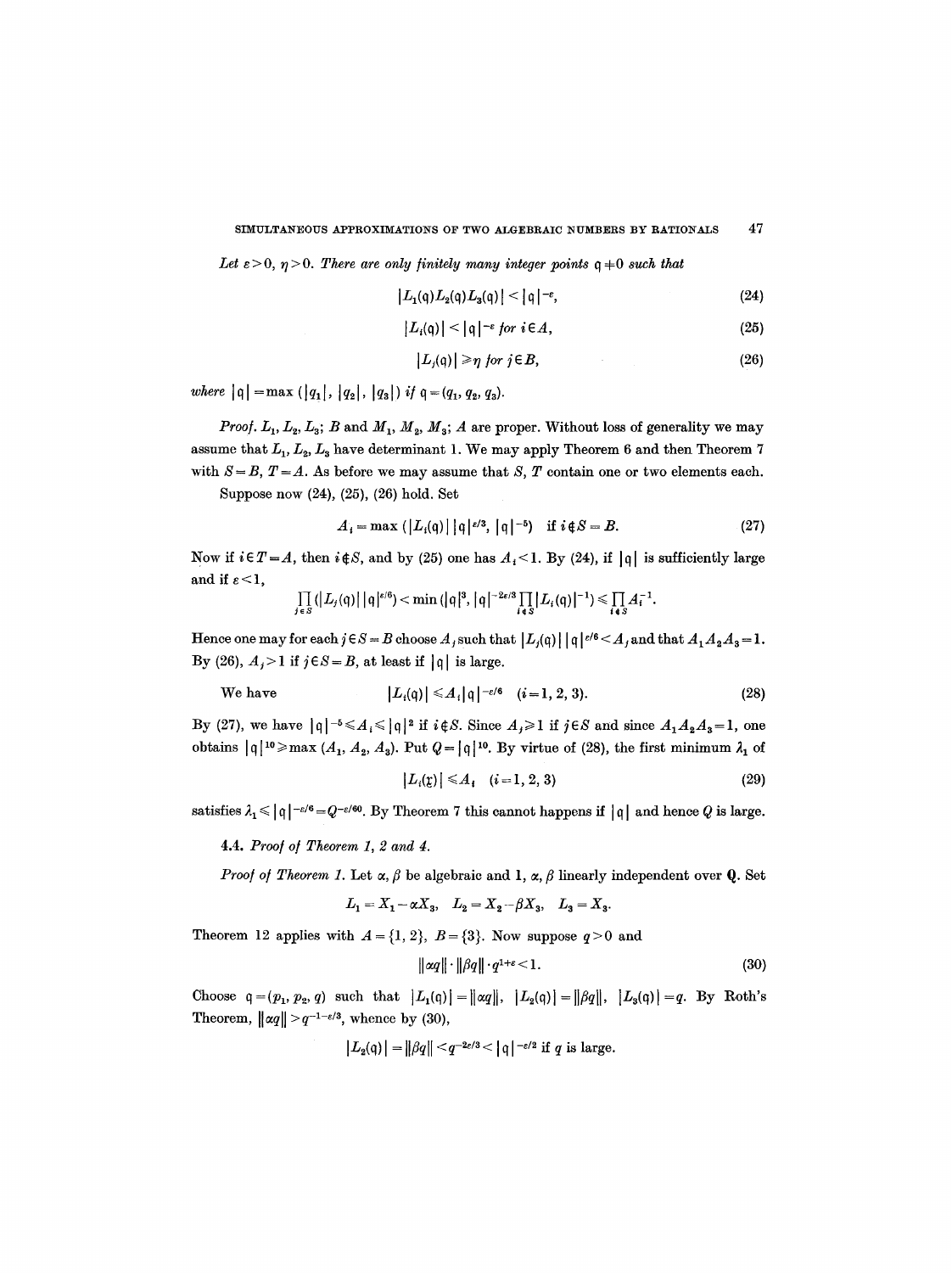Since also  $|L_1(q)| < |q|^{-\varepsilon/2}$ , a relation of the type (25) but with exponent  $-\varepsilon/2$  instead of  $-\varepsilon$  holds. Similarly, (30) implies a relation of the type (24). Since (26) with  $\eta=1$  is obvious, there can be only a finite number of such integer points q, hence a finite number of positive integers  $q$  satisfying  $(30)$ .

*Proof of Theorem 2.* Let  $\alpha$ ,  $\beta$  be as before and let  $L_1 = X_1, L_2 = X_2, L_3 = \alpha X_1 + \beta X_2 + X_3$ . Theorem 13 applies with  $A = \{3\}, B = \{1, 2\}.$ 

Now suppose  $q_1+0$ ,  $q_2+0$  and

$$
\|\alpha q_1 + \beta q_2\| \cdot |q_1 q_2|^{1+\epsilon} < 1. \tag{31}
$$

Choose  $q = (q_1, q_2, q_3)$  such that  $L_1(q) = q_1, L_2(q) = q_2, |L_3(q)| = ||\alpha q_1 + \beta q_2||$ . (26) with  $\eta = 1$ is obvious, and for large  $|q|$ , (31) implies relations of the type (24), (25). Hence by Theorem 12 there are only finitely many solutions.

*Proof of Theorem 4.* Suppose  $\alpha$ ,  $\beta$ ,  $\gamma$  satisfy the hypotheses of Theorem 4, and let

 $L_1 = X_1, L_2 = \alpha X_1 + X_2, L_3 = \beta X_1 + \gamma X_2 + X_3.$ 

The adjoint forms are now

$$
M_1 = X_1 + \alpha' X_2 + \beta' X_3, \quad M_2 = X_2 + \gamma' X_3, \quad M_3 = X_3
$$

where  $\alpha' = -\alpha$ ,  $\gamma' = -\gamma$ ,  $\beta' = \alpha\gamma - \beta$ . Theorem 12 applies with  $A = \{3\}$ ,  $B = \{1\}$ .

Now suppose  $q = (q_1, q_2, q_3), q_1 > 0$  and

$$
|\alpha q_1 + q_2| < q_1^{-\varrho}, \quad |\beta q_1 + \gamma q_2 + q_3| < q_1^{-\tau}, \tag{32}
$$

where  $\rho+\tau=1+\varepsilon>1$ . For large  $q_1$  whence large  $|q|$ , (32) implies a relation of the type (24), but with exponent  $-\varepsilon/(1 + |\varrho| + |\tau|)$  instead of  $-\varepsilon$ . By Roth's Theorem, the number of solutions is finite unless  $\rho \leq 1$ . Hence  $\tau \geq \varepsilon$  and (32) implies a relation of the type (25). Obviously (26) holds with  $\eta = 1$ . Hence by Theorem 12 there are only finitely many q satisfying our inequalities.

Let 4.5. Proof of Theorem 5. Let  $\alpha$ ,  $\beta$ ,  $\gamma$  be numbers satisfying the conditions of Theorem 5.

$$
L_1 = X_1 - \alpha X_4, \quad L_2 = X_2 - \beta X_4, \quad L_3 = X_3 - \gamma X_4, \quad L_4 = X_4,
$$

and let  $M_1, ..., M_4$  be the adjoint forms, i.e.

 $M_1=X_1, M_2=X_2, M_3=X_3, M_4=\alpha X_1+\beta X_2+\gamma X_3+X_4.$ 

Set  $S = \{4\}, T = \{1, 2, 3\}, L_1, ..., L_4; S \text{ and } M_1, ..., M_4; T \text{ are proper and Theorem 6 applies.}$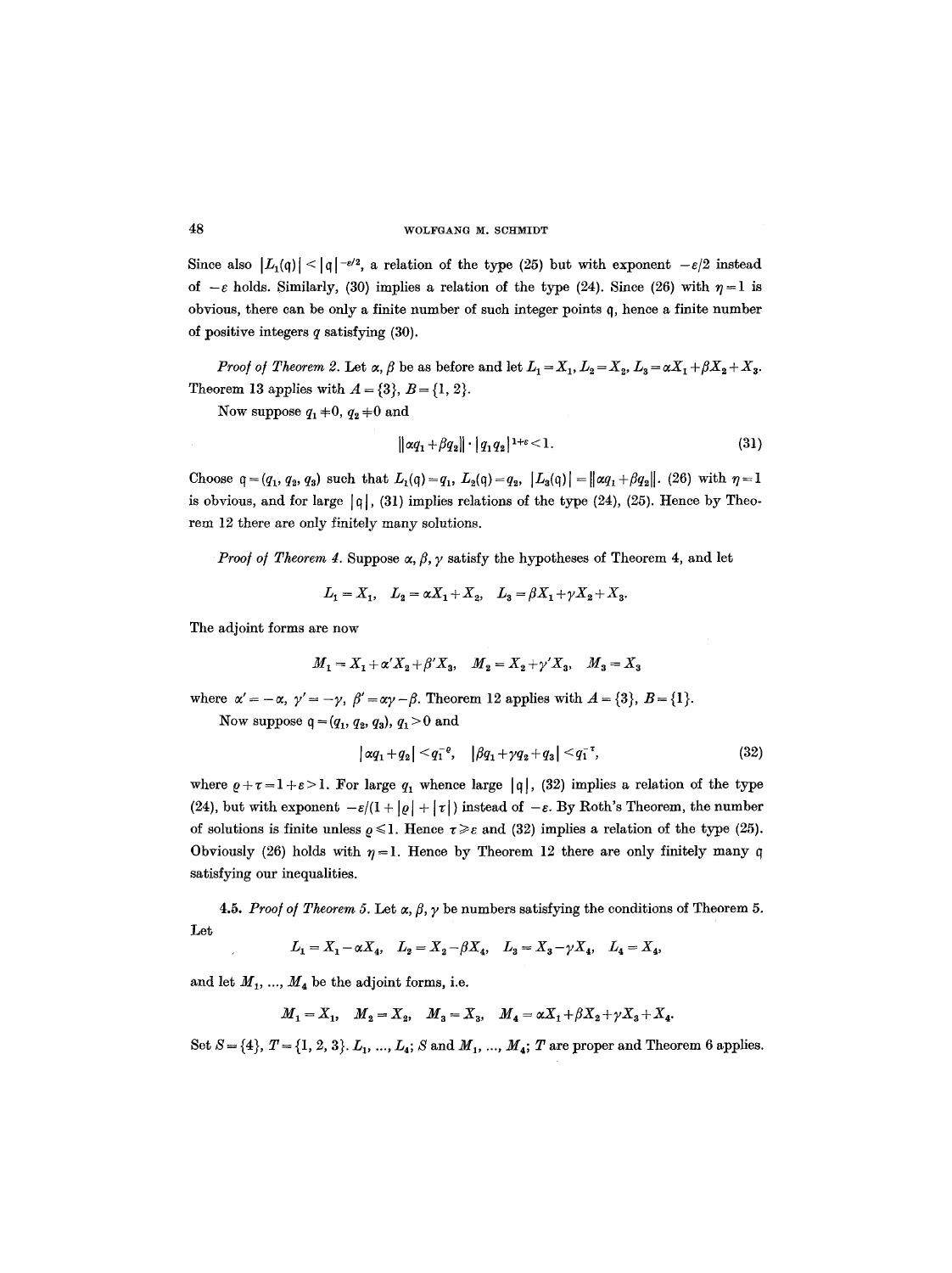Let  $A_1, ..., A_4$  be positive reals with  $A_1A_2A_3A_4 = 1$  and

$$
A_i \leq 1 \text{ for } i = 1, 2, 3; \quad A_4 \geq 1. \tag{33}
$$

Let  $\lambda_1, ..., \lambda_4$  and  $\mu_1, ..., \mu_4$  denote the successive minima of the parallelopipeds

$$
|L_i(\mathbf{y})| \le A_i \quad (i = 1, ..., 4)
$$
 (34)

$$
\qquad\text{and}\qquad
$$

and 
$$
|M_i(\mathbf{x})| \le A_i^{-1} \quad (i=1, ..., 4),
$$
 (35)

respectively. By Mahler's Theorem,

$$
1 \leq \lambda_j \mu_{5-j} \leq 4! \quad (j=1, ..., 4). \tag{36}
$$

We claim that

$$
\lambda_1 > A_4^{-1/9 - \varepsilon} \tag{37}
$$

if  $A_4$  is large. Otherwise there is a  $q = (..., q) + 0$  having  $|L_i(q)| \leq A_i A_4^{-1/9-\varepsilon}$   $(i=1, ..., 4)$ . Since  $A_1A_2A_3 = A_4^{-1}$ , we may assume  $A_1A_2 \leq A_4^{-2/3}$ .

$$
\left\| \alpha q \right\| \cdot \left\| \beta q \right\| \cdot q^{1 + \varepsilon} \leqslant A_1 A_4^{- 1/9 - \varepsilon} A_2 A_4^{- 1/9 - \varepsilon} A_4^{(1 + \varepsilon)(8/9 - \varepsilon)} < A_4^{- 2/3 - 2/9 - 2 \varepsilon + 8/9} < 1.
$$

By Theorem 1 this cannot happen if  $A_4$  hence  $q$  is large.

By Theorem 6, 
$$
\lambda_3 > A_4^{-\epsilon}, \quad \mu_3 > A_4^{-\epsilon}
$$
 (38)

if  $A_4$  is large. Combining the inequalities written down so far with Minkowski's well-known inequality  $1/4! \leq \mu_1 ... \mu_4 \leq 1$  ([1], chapter VIII, Theorem V), we see that

$$
A_4^{-1/9-\epsilon} < \mu_2 < A_4^{\epsilon}, \quad A_4^{-\epsilon} < \mu_3 < A_4^{1/9+\epsilon}, \quad \mu_4 < A_4^{1/9+\epsilon} \tag{39}
$$

if  $A_4$  is large.

LEMMA 8. Suppose  $A_4$  is large and

$$
A_i \leq A_4^{-1/9-\epsilon} \quad (i=1, 2, 3). \tag{40}
$$

*Then*  $\mu_1 > A_4^{-1/9-4\epsilon}$ . (41)

$$
x_1, x_2, \ldots, x_n
$$

*Proof.* Set  $\rho_1 = \rho_2 = (\mu_3/\mu_2)^{1/2}, \quad \rho_3 = \rho_4 = (\mu_2/\mu_3)^{1/2}.$ 

Since 
$$
\varrho_1 \mu_1 \leq \varrho_2 \mu_2 = \varrho_3 \mu_3 \leq \varrho_4 \mu_4, \tag{42}
$$

we may apply Lemma 7. There is a permutation  $j_1, ..., j_4$  of 1, ..., 4 such that the successive minima  $\mu'_1, ..., \mu'_4$  of

$$
|M_i(\mathbf{y})| \le A_i^{-1} \varrho_{j_i}^{-1} = A_i'^{-1} \quad (i = 1, ..., 4)
$$
 (43)

satisfy 
$$
2^{-70} \varrho_j \mu_j \leq \mu'_j \leq 2^{70} \varrho_j \mu_j \quad (j = 1, ..., 4).
$$
 (44)

By (39),  $\mu_3/\mu_2 \leq A_4^{2/9+2\epsilon}$ , and therefore by (40),  $A'_i = A_i \varrho_{j_i} \leq A_4^{-1/9-\epsilon} A_4^{1/9+\epsilon} = 1$  (*i* = 1, 2, 3). Also  $A_4^{8/9-\varepsilon} \leq A_4' \leq A_4^{10/9+\varepsilon}$ .

4-672908 *Acta mathematica.* 119. Imprim6 le 16 novembro 1967.